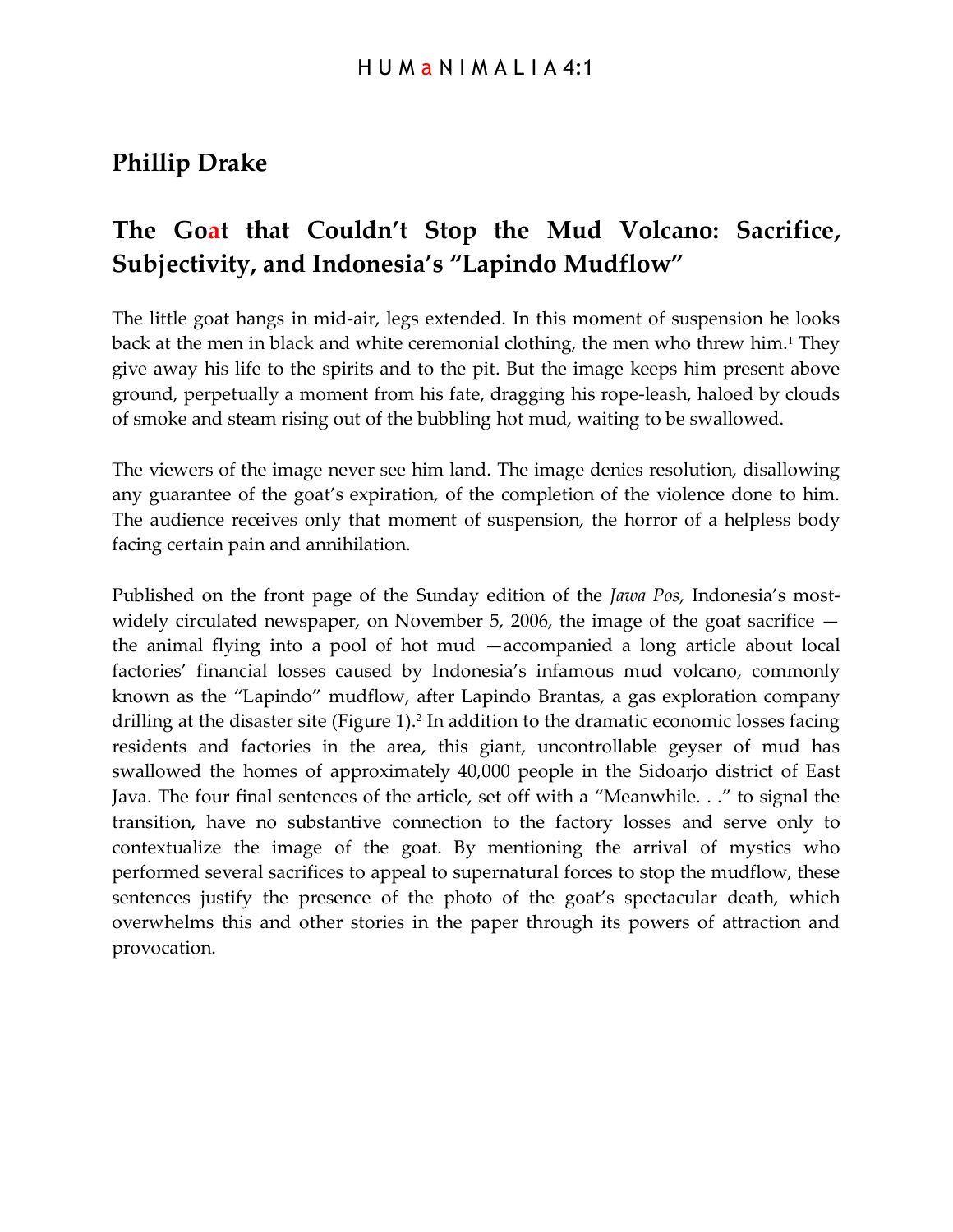

TAK MASUK AKAL: Kelompok supranatural dari Sumatra melakukan ritual membuang anak kambing ke dalam lumpur Lapindo kemarin.

**[Figure 1: The image of the suspended goat on the front page of the** *Jawa Pos***, 5 November 2006. Courtesy of PT. Media Virtual Indonesia and the** *Jawa Pos* **archive.]**

The spectacular rendering of the goat's death instrumentalizes animal being for the purposes of commodity production and circulation, the making and selling of newspapers.3 The weighty issues that surround the sacrifice — the frailty of bodies, the finitude of life, bodily "gifts," structures of power, sacredness, meaning, non-meaning, and the horror of destruction — are condensed and muted in the image that sells, in the service of a media economy that contributes to the ideological production and maintenance of an array of subject positions that typically support the social and economic order.

This image of the goat is one example of various aesthetic and ideological operations in both sacrifice and representations of sacrifice that generate subjectivities. Observing that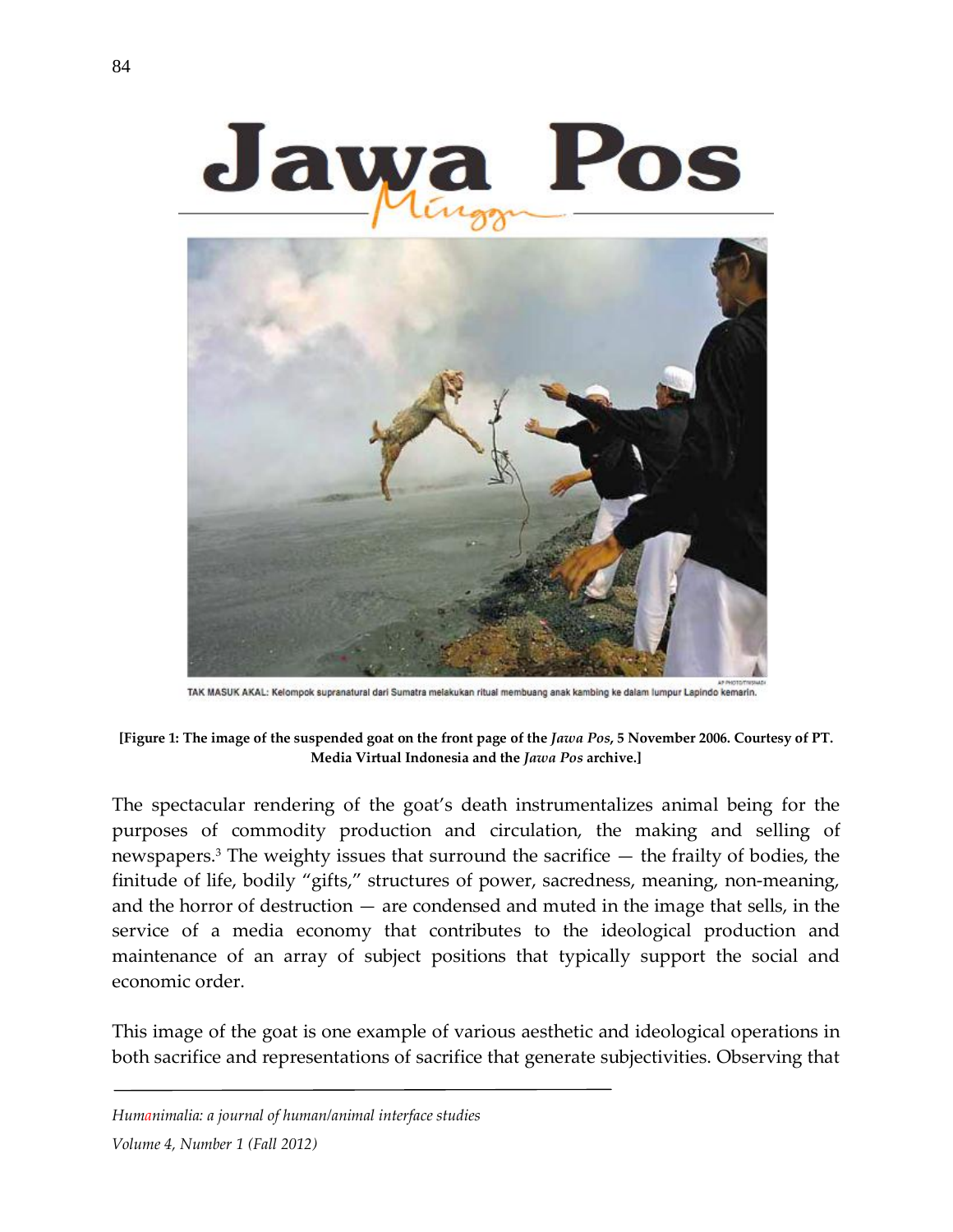symbolic and physical acts of violence against the animal, the scapegoat, or subhuman individual who is sacrificed articulate and arrange subjectivities into social hierarchies, this essay explores the implications of this violence ― both in a specific case where individuals' rights and status are in question and in the theoretical context of expressing and resisting power. I hope to refine understandings of both a general theory of animal sacrifice and a specific, located incident by bringing them into dialogue. I will consider the staging of unequal power relations in both the execution and the representation of the sacrifice ritual by tracing the various ways sacrificial violence expresses subjectivity. In recognizing these manifestations of power, we  $-$  who have the cognitive faculties, cultural determinations, and social agencies that enable us to perform violence, to abstain from it, and to contemplate it  $-$  refine our capacity to understand violence toward other animals (including other members of our own species), and the ways it shapes us within ecological networks, so that we can become better, or at least more self-aware, actors in our ecological communities.

While this exploration of subjectivities generated through violence against the animal speaks to questions of ecological orientation that are important everywhere in the world, I frame these questions with a discussion about the recognition of victims' otherness and hardship during the Lapindo mudflow in East Java. The mudflow is an ongoing ecological disaster that resists being fixed down to any agreed-upon narrative. Disputes over causes, effects, compensation, and institutional responses unsettle understandings of the event, as various individuals and institutions represent and become represented in different politicized narratives. Each of these representations weave, and are woven with, arrangements of power. As political and economic elites seek to protect their power and interests during the crisis, they often resort to denying the rights and status of mudflow victims, a denial that echoes the dehumanizing objectification of the other that is expressed in animal sacrifice. There is nothing extraordinary about claims that political and economic elites protect their interests at the expense of others. This paper suggests, however, that these dehumanizing procedures depend on an ontological demotion of the status of others. It becomes possible to prolong residents' exposure to physical and social hazards related to the mudflow, not because they are poor or unfortunate in terms of social hierarchies, but because their subhuman status makes this exposure to danger seem natural.

**Why Sacrifice?** The recent emergence of "biopower" as a theoretical paradigm for understanding the organization and execution of power has complicated the politics of social justice. Various theorists present distinctive versions of biopower, for instance, as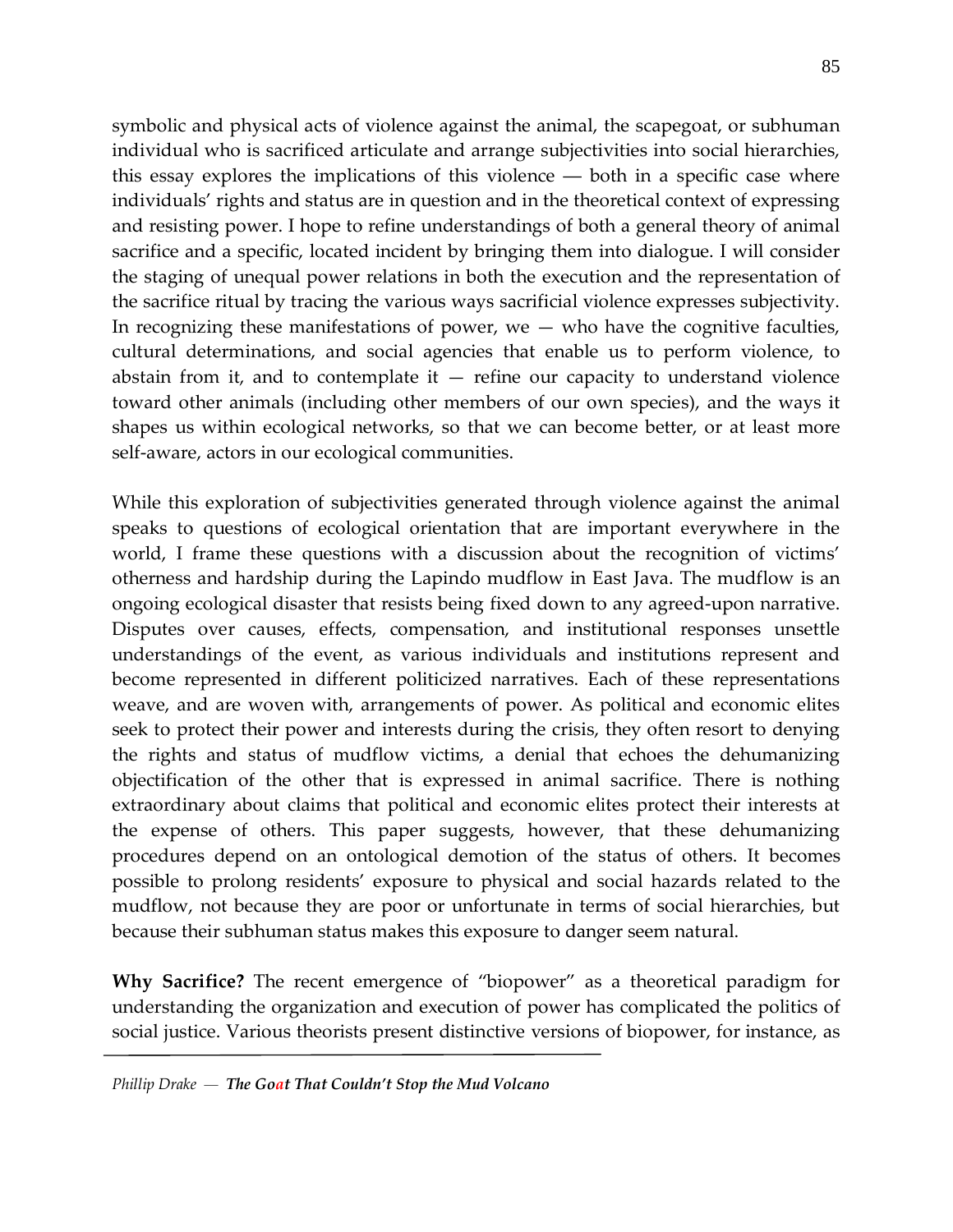the production and regulation of life (Foucault), as the capacity to suspend laws and produce beings without political or living rights (Agamben), or as the interiorized power from "no place" that merges with being and desire to become self-replicating (Hardt and Negri). In each case power constrains the horizons of individuals' being and behaving in the world, making individuals regular, predictable, and dispensable. This regularization threatens to intrude into the practices and goals of social justice movements, potentially warping their status as truly oppositional or distinct from the influence of power.

Although acts of sacrifice also express uneven power between beings, Georges Bataille's writings on sacrifice emphasize the subversive potential of sacrificial violence. For Bataille, sacrifice is fraught with anguish, ecstasy, profanity, and sacredness. Sacrifice resounds with conflict and contradictions that make it profoundly irregular and unpredictable. At the same time, the sacrifice destroys and degrades life and is an act that is easily subsumed within broader and more enduring systems of biopower, as we see in Rene Girard's writings on the "scapegoat mechanism" in sacrifice rituals. The scapegoat quells feelings of violence and discontent, serving "as a substitute for all the members of the community, [ . . .] protecting all the members of the community from their respective violence" (101-2). Tracing the structure of sacrifice in both history and myth as it becomes superseded by judicial systems in modern societies, Girard suggests that the scapegoat mechanism is central to establishing and regulating human communities. Bataille's version of sacrifice, by contrast, always threatens to unsettle disciplinary systems. Sacrifice provokes hermeneutic procedures that could potentially disrupt regularity and order. Through dynamic and ever-appropriable productions of meaning and subjectivity, for both the killers and the killed, sacrifice generates the possibility of developing new ways to understand and, using the terms of Peter Singer, give "consideration" to the being of "others" (163).

This openness to appropriations is radicalized in Bataille's writings on sacrifice. Bataille understands sacrifice as a means of "giving" or "destroying" excess energies and resources that threaten to reduce individuals and objects to mere "things." Bataille draws on Marcel Mauss's anthropological work on the gift to note the links between religious and economic exchanges and to suggest that the "expenditure" of excess energy generates ongoing value for the giver (*Accursed Share* 69). Both the gift givers and receivers (the members of society) benefit: the latter from the spiritual, psychic, or disciplinary effects of the destruction, and the former from the "profit" of giving. The giver profits by "restoring the divine order" from the profanity and poverty of everyday life that is dominated by mindless work and consumption, that reduces

## *Humanimalia: a journal of human/animal interface studies*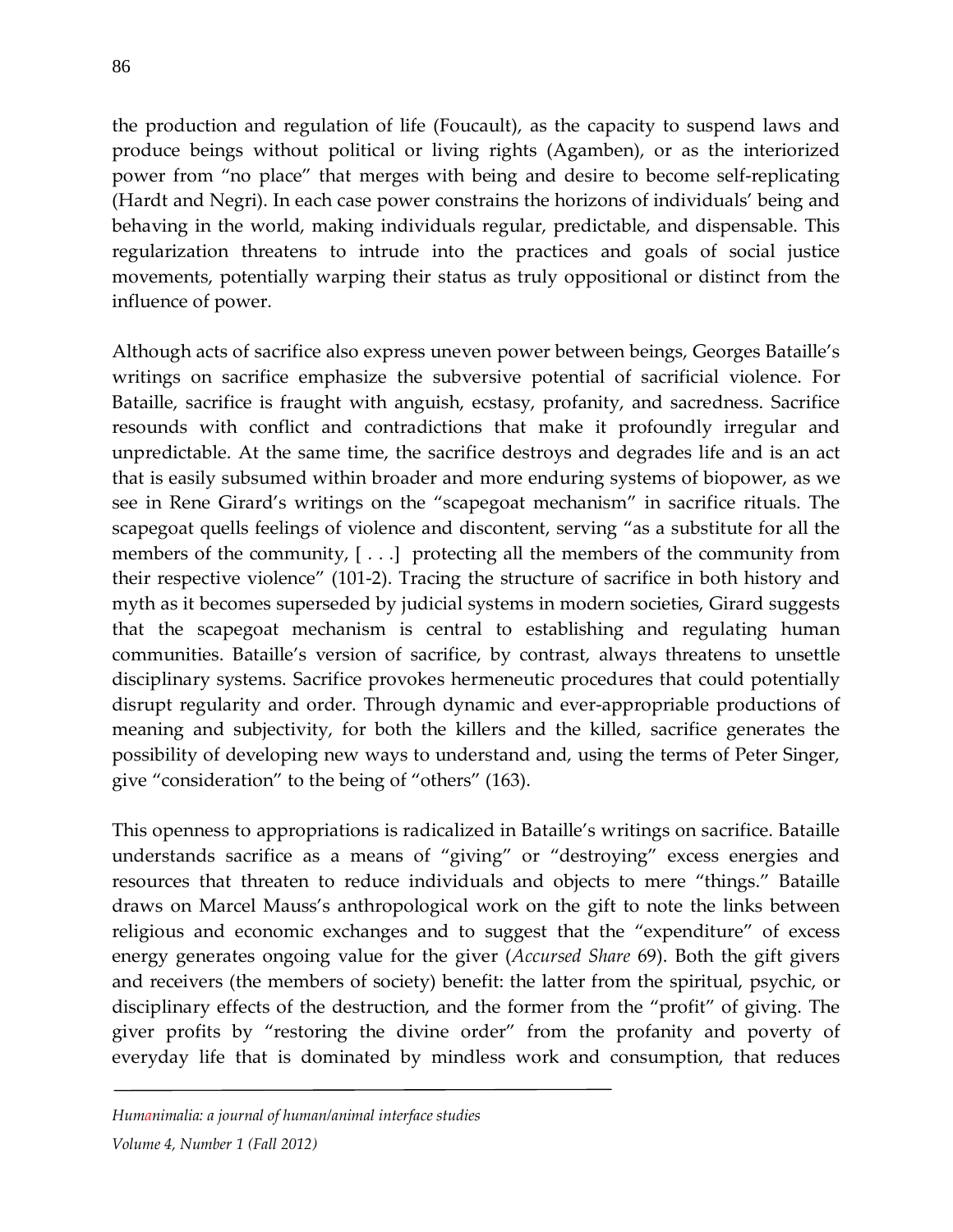beings and relations in the world to "utilities" and "things" (*ibid*. 56). As gifts, "things" that can be accumulated and consumed are invested with increased social and spiritual value. Sacrifice brings the giver, the "accursed share" whose being and labor "is a surplus taken from the mass of *useful* wealth," out of the "order of things" and into the "intimate order" (*ibid*. 59). Immediately problematic is the fact that this experience of binding the self to this intimate order is precluded by self-extinction. Quite simply, we cannot experience our death and the benefits of expenditure when we are already gone ("Hegel, Death, and Sacrifice" 27).

Any attempt at accessing the experience of the sacrifice and its benefits becomes an exercise in "fiction" (ibid. 20). The ritual of sacrifice enacts a performance of the impossibility of elation that comes with dying. As Dennis King Keenan notes in his reading of Bataille, sacrifice is itself mimetic, containing neither truth nor stable basis for its economy of exchanges. Whatever meanings emerge from sacrifice manifest out of layered acts of mimesis, out of the conceptual appropriations made possible in the performance of the ritual (41). Keenan also notes the resemblance between the scapegoat and the poet, in the sense that both are substitutes for self-expenditure that mimic the impossible original act (41). This similarity breaks, however, when Keenan observes that the scapegoat "is murdered as a means to an end," the end being the performance of sacrifice, while the poet sustains death through contemplation and "interiorization" (41-2).

This fictive quality, this mimesis of a mimetic act extends into all representations of the goat's death. Through different conventions that mediate and make possible the repeated experience of the event that is also impossible, each depiction "sacrifices sacrifice," using Keenan's terms in his response to Jean-Luc Nancy's analysis of Georges Bataille's writing on sacrifice. According to Keenan, Nancy reads Bataille's version of sacrifice as revealing non-meaning, or, using Derrida's phrasing, providing "access to the immediate and indeterminate identity of a non-meaning" or "the possibility of maintaining non-meaning," while Bataille's "obsessive" sacrifice of sacrifice "opens sacrifice to others and separates it violently from itself" (54-5). Since neither meaning nor non-meaning can be fully revealed or sustained in fixed or finalized terms, the sacrifice of sacrifice performs a moment of "dis-appropriation" that cannot foreclose the potentiality, or postponed expressions of meaning or non-meaning – the "reappropriating" and "trans-appropriating" of death (44). Art performs this sacrifice of sacrifice through mimesis, which enables individuals to "dwell" in aporia or enact the dis/re/trans-apppropriation of death and meaning, but Keenan proceeds to suggest via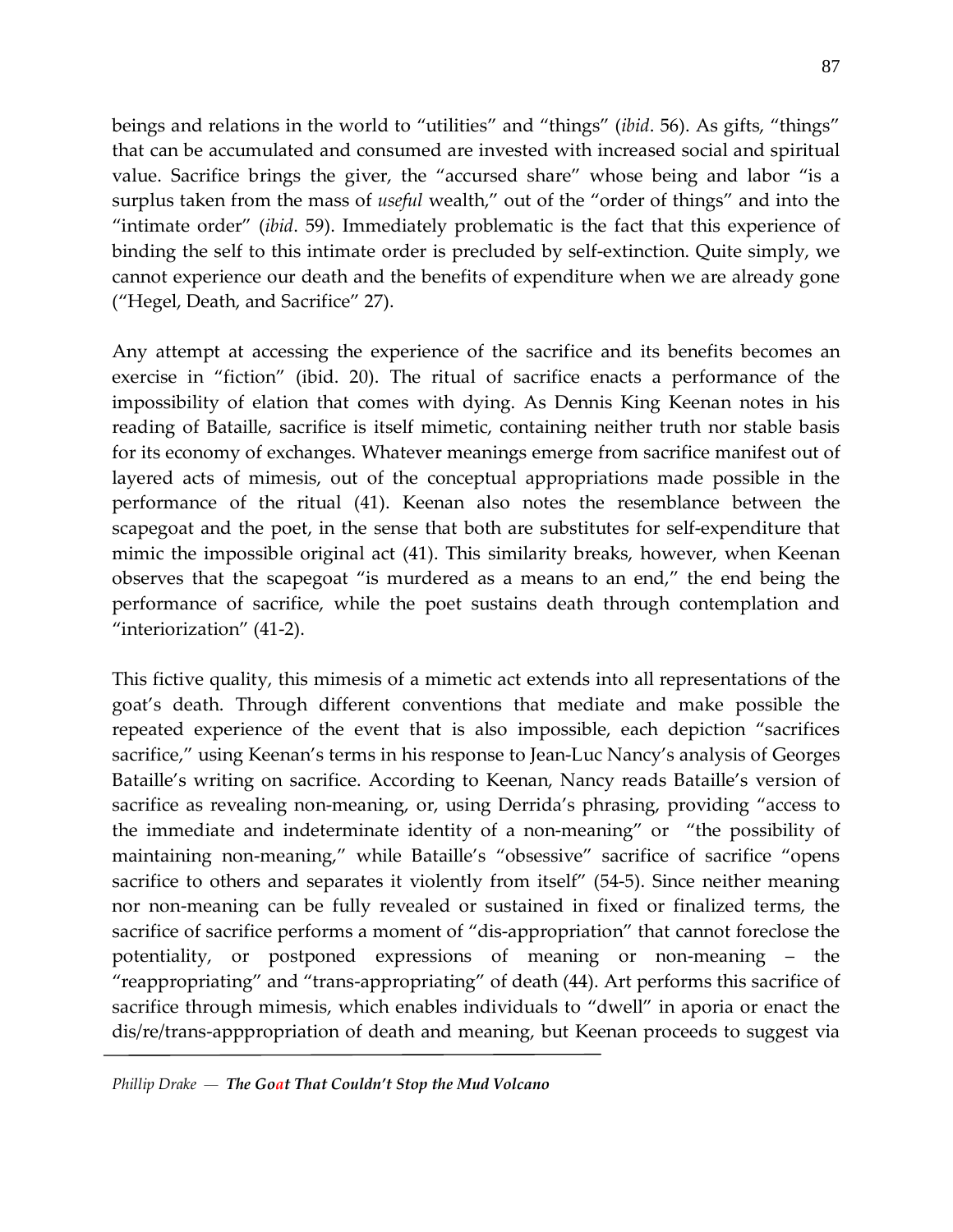Bataille that the sacrifice ritual, itself, is fictive, mimicking itself and the impossible task of experiencing the effect of giving away one's own life (44).

It follows that the image of the goat's sacrifice (like all other representations of sacrifice) generates both aporia and the potential for various appropriations in meaning, which also manifest as articulations of subjectivity. Jacques Derrida observes that "carnivorous" animal sacrifice "is essential to the structure of subjectivity, which is to say to the founding of the intentional subject as well and to the founding, if not of the law, at least of right, the difference between law and right, justice and right, justice and law, here remaining open over an abyss" (*Acts of Religion* 247). Each articulation of subjectivity depends on the construction and destruction of the animal. By "construction" I mean the ideological violence that establishes who does and does not receive justice, right, or law. The violence that marks a being with animality, degradation, or subhuman-ness makes possible the symbolic or physical destruction of this being, from which the exalted subject emerges as "not-degraded." This ideological violence is a sacrifice *before* the sacrifice (or before the sacrifice of sacrifice) that installs a being into the sacrifice mechanism. We see this, perhaps uncomfortably, in Bataille, where the act of elevating beings out of the order of things through sacrifice depends on the already-objectified status of certain beings. The necessity of elevation involves a degradation that implies previous attempts at elevation either failed or were never tried.

Implied in Derrida's statement about animal sacrifice is the permeable and undecidable nature of subjectivity. Our experiences and actions in the world are not determined or organized by transcendent categories of thought or ego, but rather develop through engagements in the world. Subjectivity is always fractured and evolving, shaped by experiences, practices, and events that are internalized, performing the "function of misrecognition" that forms, "hails," or "overdetermines" the "*I*" (Althusser 161**).** As Derrida notes, the destruction of the animal enables individuals to stake their claim as subjects with specific (exalted) legal privileges and rights. Cary Wolfe also references the centrality of animals in shaping understandings of humanness:

[T]he animal possesses a specificity as the object of both discursive and institutional practices, one that gives it particular power and durability in relation to other discourses of otherness. For the figure of the "animal" in the West (unlike, say, the robot or the cyborg) is part of a cultural and literary history stretching back at least to Plato and the Old Testament, reminding us that the animal has always been especially, frightfully nearby, always lying in wait at the very heart of the constitutive disavowals and self-constructing narratives enacted by that fantasy figure called "the human." (6)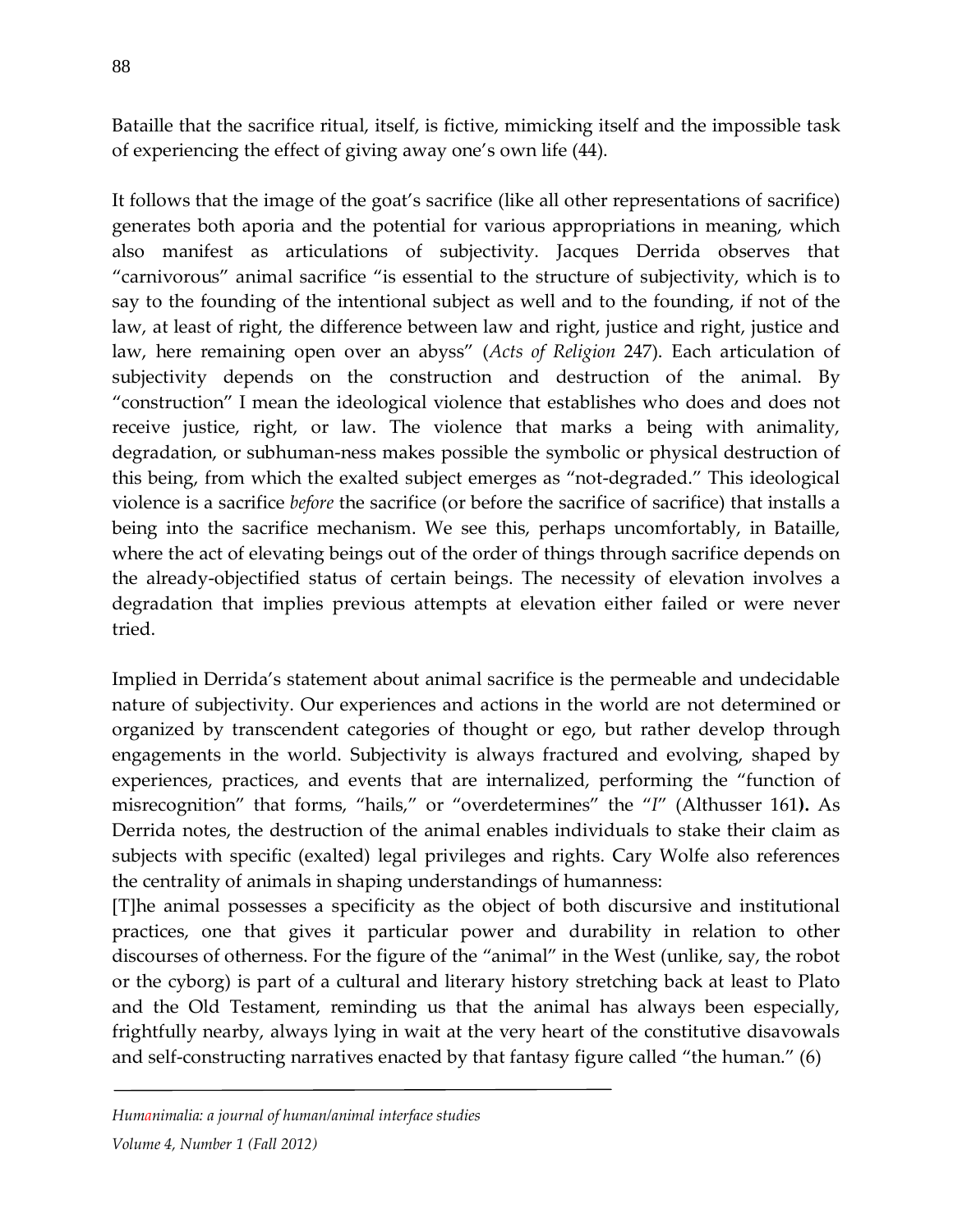This ontological demotion of the animal, the privileged signifier of sub-humanness, which disidentifies beings' relative rights and status represents, once again, the sacrifice *before* sacrifice (or the always-sacrificable status) of the individual who is objectified as the scapegoat or "excess" that must be vanquished.

It is doubtful that this process, where mimetic articulations of subjectivity promote and demote the ontological status of beings, cab be escaped. The instability and vulnerability of ideological appropriations of sacrifice also destabilizes the orders of power that articulate ontological hierarchies. As understandings of the sacrifice ritual remain perpetually open for appropriations, so do articulations of subjectivity that both express and resist power. Rather than falling into the regularizing modes of biopower, Bataille's version of sacrifice perpetually threatens to undo order, as a fervent and transgressive performance of the possibility of revelation or access to impossible meaning "because seeking distances it" ("Hegel, Death, and Sacrifice" 28). Neither power nor resistance is secured or finally made regular in the votive, volatile act of sacrifice.

**The Lapindo Mudflow.** The Lapindo mudflow is frequently cited as one of the world's largest mud volcanoes and the most expensive disaster in Indonesia's history. Since it began on May 29, 2006, it has released as much as  $180,000$  m<sup>3</sup> of mud per day into the Porong subdistrict of Sidoarjo in East Java and continues to flow six years later (Dewan; Mazzini et al. 1751). Beyond displacing over 40,000 area residents, the mud contains toxins and gases that have been responsible for dozens of deaths, thousands of incidents of illness, and continues to threaten people's lives in the region (Rumiati, Soedjono). In addition to the mudflow, which is currently being collected in a giant embankment and pumped into a nearby river, residents also face danger from flammable gasses and subsidence (sinking land), which has destroyed a range of structures, including homes, roads, and the portions of the mud embankment itself (Utomo 42).

Despite its unusual geological character, most observers consider the mudflow a social disaster, as controversies involving some of Indonesia's most prominent and powerful political and business figures have marred the disaster management effort (Schiller et al. 62-4). Most famous is the debate over what triggered the mudflow: human error caused by unsafe drilling in a gas exploration mine less than 150 m from the center of the mudflow or by a massive earthquake occurring two days earlier in Yogyakarta, over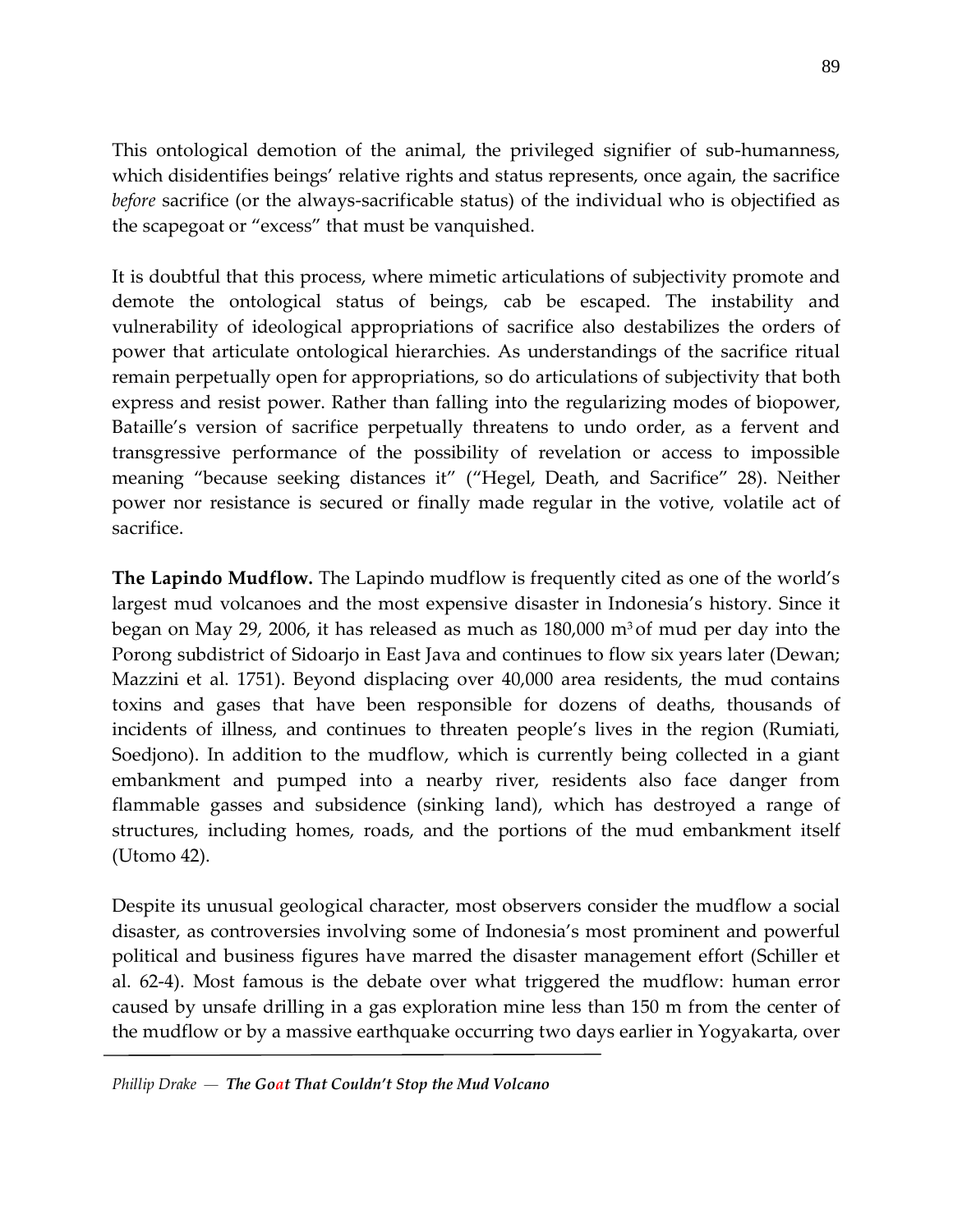200 km away. Although various scientists have published reports that support both sides in the debate, and there are reasonable explanations to justify either conclusion, the majority of published reports by independent experts (those not affiliated with the central government or Lapindo Brantas) show that drilling has had some influence in causing the mud volcano.[4]

At stake in these trigger debates is responsibility for funding and overseeing the expensive and difficult disaster management effort. Ostensibly, if drilling triggered the mudflow, Lapindo Brantas would pay; if earthquakes triggered it, the government would pay. While a properly detailed account of the complex history, politics, and competing interests that have given shape to this disaster would be difficult to fit into a book, much less an article, it is enough in this context to note that these controversies have damaged the disaster management effort, leaving contractors and aid workers with little direction, support, or supervision (Hamdi et al. 10).<sup>[5]</sup> After six years, workers have had little success controlling the mudflow and limiting the impact of subsidence, regional infrastructure remains in ruins, and victims have received only a fraction of the financial support promised to them to aid their relocation (Suparno). With the local economy and regional infrastructure in ruins, there are simply not enough ecological or local charity resources for the necessary assistance to residents who are left to live in crumbling houses on sinking land, often forced to beg for food and income.[6] Significant corporate or government intervention remains the only realistic means of restoring livelihoods and ensuring safety.

Because the recognition and classification of victims has been subject to controversy, thousands of individuals have been essentially left without support to live in safety, much less to relocate, leaving them scrambling with residents from other villages to form political coalitions to protect their rights and interests. The primary mechanism for providing aid to victims has been a sale and purchase program (*akta jual-beli),* which has delivered financial support based on land ownership and the location of damaged property.[7] Instead of a formal compensation program that would require one institution taking accountability for the funding and management of assistance to victims, this program was funded by a newly-formed subsidiary of Lapindo Brantas and managed by a government-appointed organization of public officials and engineers.[8] As Lapindo Brantas's finances dried up due to the global economic conditions, the completion of sale and purchase payments stalled, with most victims receiving less than half of the promised sums.

### *Humanimalia: a journal of human/animal interface studies*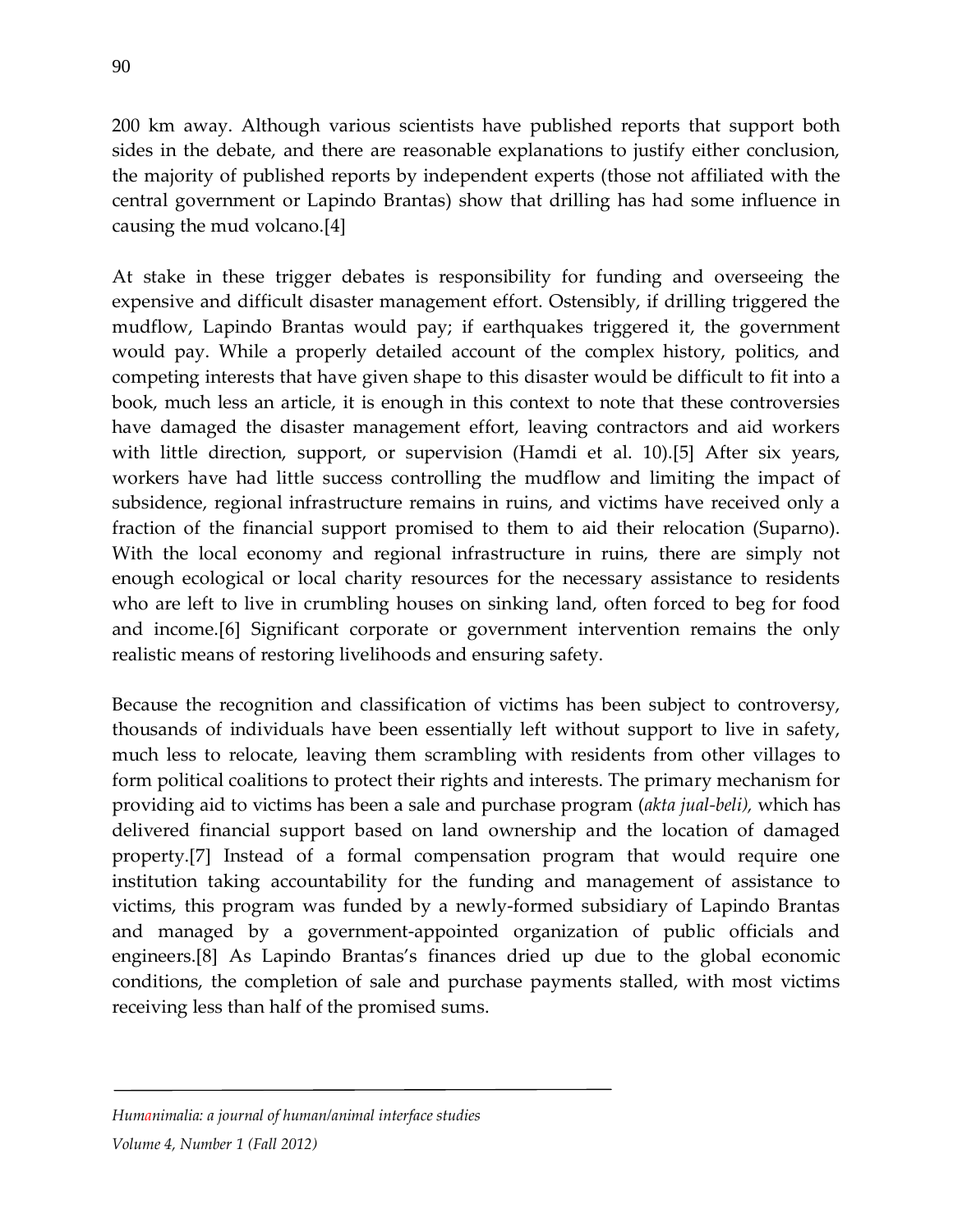Despite these difficulties facing victims who qualify for the sale and purchase program, their access to supportive resources is greater than most victims who fail to qualify. Thousands of individuals living in the same neighborhoods as officially-recognized victims are ineligible for assistance because they either own no property, lack the proper formal certification of their property, or live outside the land area designated by several presidential decrees for sale and purchase payments (HSF 90-4). Neither Lapindo Brantas nor the central government has been clear about the rationale in the drawing of these specific boundaries, which in some cases literally run along neighboring property lines, and has often turned neighbors against each other (Orolo). As arbitrary as these boundaries may seem, it is hard to imagine they are being set without deliberation, considering the high financial stakes and limited supply of funds.

Whatever the financial implications, the act of differentiating those victims whose losses will be recognized – and compensated for – and victims whose losses receive no formal recognition resonates with both Bataille's version of sacrifice and the "bare life" of Agamben's account of *homo sacer*. In the latter, the mudflow stands as the state of exception through which sovereign power is able suspend laws and produce individuals as *homo sacer*, those who can be killed but not sacrificed. As polar extremes in relation to the legal order, *homo sacer* and the sovereign "present two symmetrical figures that have the same structure and are correlative: the sovereign is the one with respect to whom all men are potentially *homines sacri*, and *homo sacer* is the one with respect to whom all men act as sovereigns" (84). In other words, through the recognition and ascription of *homo sacer*, the people of a given society experience the ascension of their status through their participation with expressions of sovereignty: an experience of sovereignty through being *not homo sacer*. Andrew Norris notes that the stakes of this relation extend beyond claims to power and social status, to figure in the ways we recognize the metaphysical distinctiveness of the human (10). As Johanna Oksala writes in her reading of Norris, "*homo sacer* must die so that the rest of the political community may affirm the transcendence of their bodily, animal life" (31).

In terms of Agamben's account of *homo sacer*, the grouping of residents who are affected by the mudflow into two groups of victims ― those with legal and financial rights and those without ― is made to appear as a natural expression of sovereign power. Any casual survey of residents in the neighborhoods surrounding the levees will reveal a diverse range of interests and concerns about the mudflow and the institutional handling of the disaster, including the fair administration of compensation schemes, the completion of infrastructure projects, the invigoration of the local economy and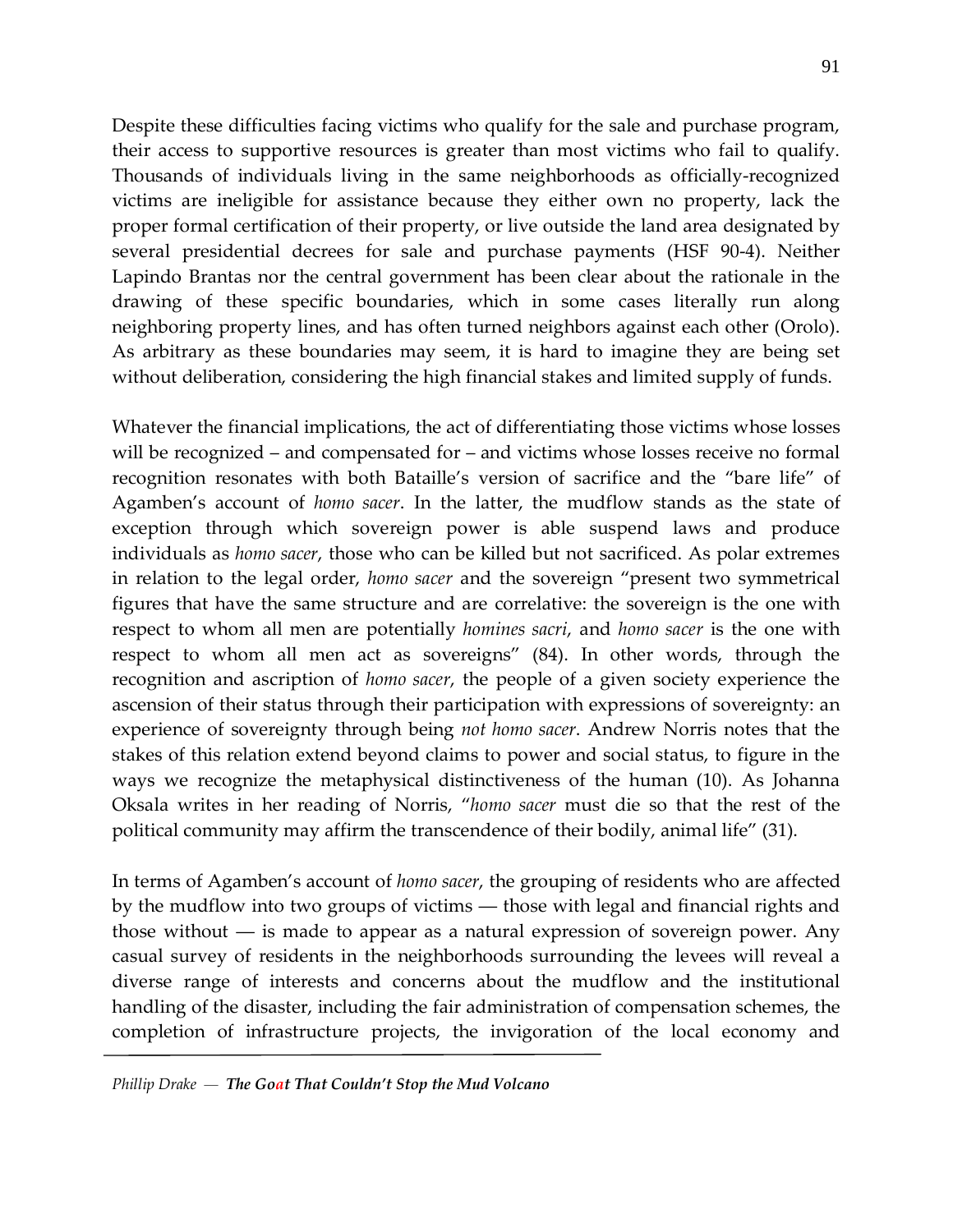generation of jobs, the improved monitoring of pollutants and other environmental impacts in the nearby fields and rivers, and the reconstruction of schools and mosques.[9] But the sovereign power, expressed via both national and local government institutions that tend to promote the interests of political and economic elites over developing more egalitarian policies, strips local residents of their distinctiveness, crudely categorizing these residents as either those who are entitled to the right of compensation or those who are not. Although the access to rights and resources is of crucial importance to local residents, the very fact that government officials can literally draw lines that establish these rights indicates the already-degraded status of most residents in the region. As Peter Fitzpatrick notes, in submitting to Western legal structures that simultaneously work to control both the spaces exterior and interior to sovereignty, "we are . . . bare before the law, and 'always/already' sacrificed in relation to it" (69). By drawing what appears to be arbitrary boundaries with regard to specific rights to compensation, the sovereign power of the government expresses its ability to revoke any and all rights from all citizens.

Earlier we considered the *sacrifice before* sacrifice as a process that makes possible the installation of the subject within the structure of sacrifice as object for the purposes of revealing or gaining access to a essential or transcendent meaning that restores the truth to the objectified subject. Fitzpatrick goes further; he identifies the *sacrifice before* a legal system where sovereignty can be expressed. From the perspective of articulating power relations that stage and naturalize the demoted status of individuals as "things," "*homo sacer,*" or "mudflow victims," it becomes possible to recognize the close relationship between Agamben's and Bataille's systems of power and violence. Bataille's version of sacrifice, in its stubborn pursuit of meaning, in its recognition of the impossibility of meaning while also recognizing the impossibility of nonmeaning through the neverending generation of appropriative potentials, more accurately describes the irregular and unknowable influences and effects that permeate power relations. This irregularity gestures toward the potential limits of biopower's capacity to manage subjectivity. As we observe specific "human" subject positions that are generated through violence against the nonhuman animal in the following sections, biopower's lack of stability becomes increasingly apparent.

**Sacrifice as Spectacle.** The *Jawa Pos* features the aforementioned image of the goat sacrifice at the top and center of its front page, which is paradigmatic of the mass media's participation in the economy of spectacle. In its position of prominence, the image composes what Guy Debord refers to as an "unreal unity," a commodity in the economy of images that mediates social relations and masks real conditions of

*Humanimalia: a journal of human/animal interface studies*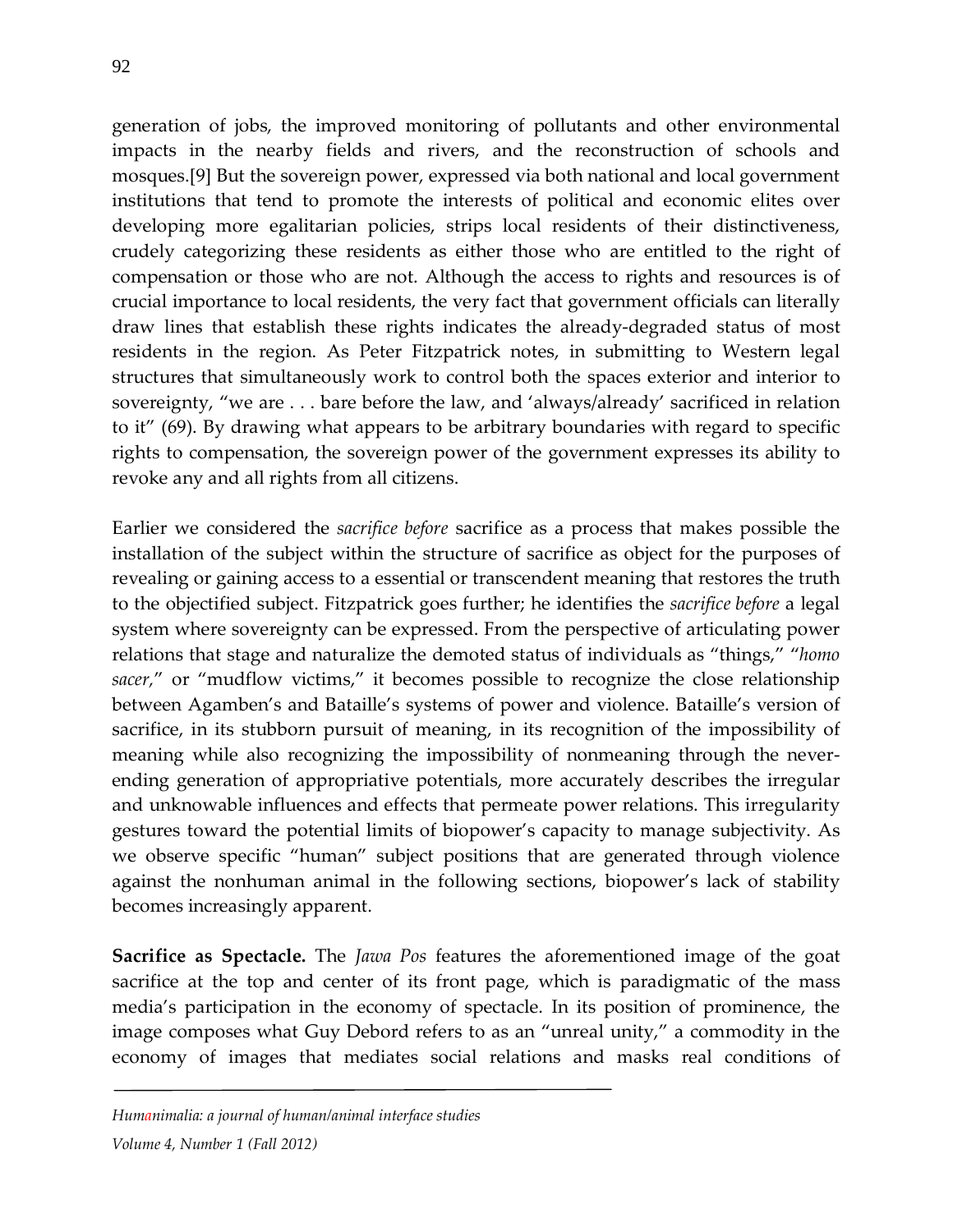exploitation and disharmony (35). The successful production and circulation of this image depends on its appeal, on the power of the aesthetic provocation – be it shock, wonder, or contemplation – generated in the composition and framing of the image.

The image-as-spectacle, aestheticized and commodified, obscures the actual act of violence. The spectacle preempts the violence done to the goat by transforming ecological complexity into a dramatic moment, a moment designed for mass consumption. To invoke the well-known terminology of Judith Butler, the spectacular image "dematerializes" the violence being done to the goat. Butler conceptualizes the representative production of bodies through a pun on "matter": "[T]o know the significance of something is to know how and why it matters, where 'to matter' means at once 'to materialize' and 'to mean'" (32). The goat's existence and death neither materialize nor matter in the context of the spectacle, of the image's aesthetic rendering. As Timothy Morton observes, there is something "suspiciously anti-ecological" about the aesthetic – as a faculty of sense and understanding – insofar as it is a "product of distance: of human beings from nature, of subjects from objects, of mind from matter" (24).

The aesthetic staging of the violence toward the animal also structures the newspaper's audience as human subjects removed from nature. As the image provokes the audience to experience and contemplate the destruction of the goat, the rendering of the goat's life and death into stylized, aesthetic forms and effects intensifies the division between the human subject and the animal object. The privileged perspective for experiencing and contemplating the violence in the aestheticized image belongs to the audience, the human subjects articulated in the annihilation of the nonhuman. The aesthetic mediates the ways we recognize and understand the status and subjectivity of all beings – including people – that are subsumed within the category of the nonhuman. Theses subjects are converted into objects and symbols. Once conceived as object or symbol, the nonhuman is made vulnerable to violence, a violence in which the pain and horror of destruction is muted and obscured for the audience's digestion. When considered beside Bataille's view that sacrifice seeks to recover beings from the "order of things," the irony is apparent. The aesthetic operations that serve the economy of spectacle transform beings into things, even when representing a ritual that attempts to preserve beings as distinct from things.

Still, just as commodity production is not inherently malignant for labor, the aesthetic is not merely a structure of estrangement and obfuscation. Morton is explicit about his

*Phillip Drake — The Goat That Couldn't Stop the Mud Volcano*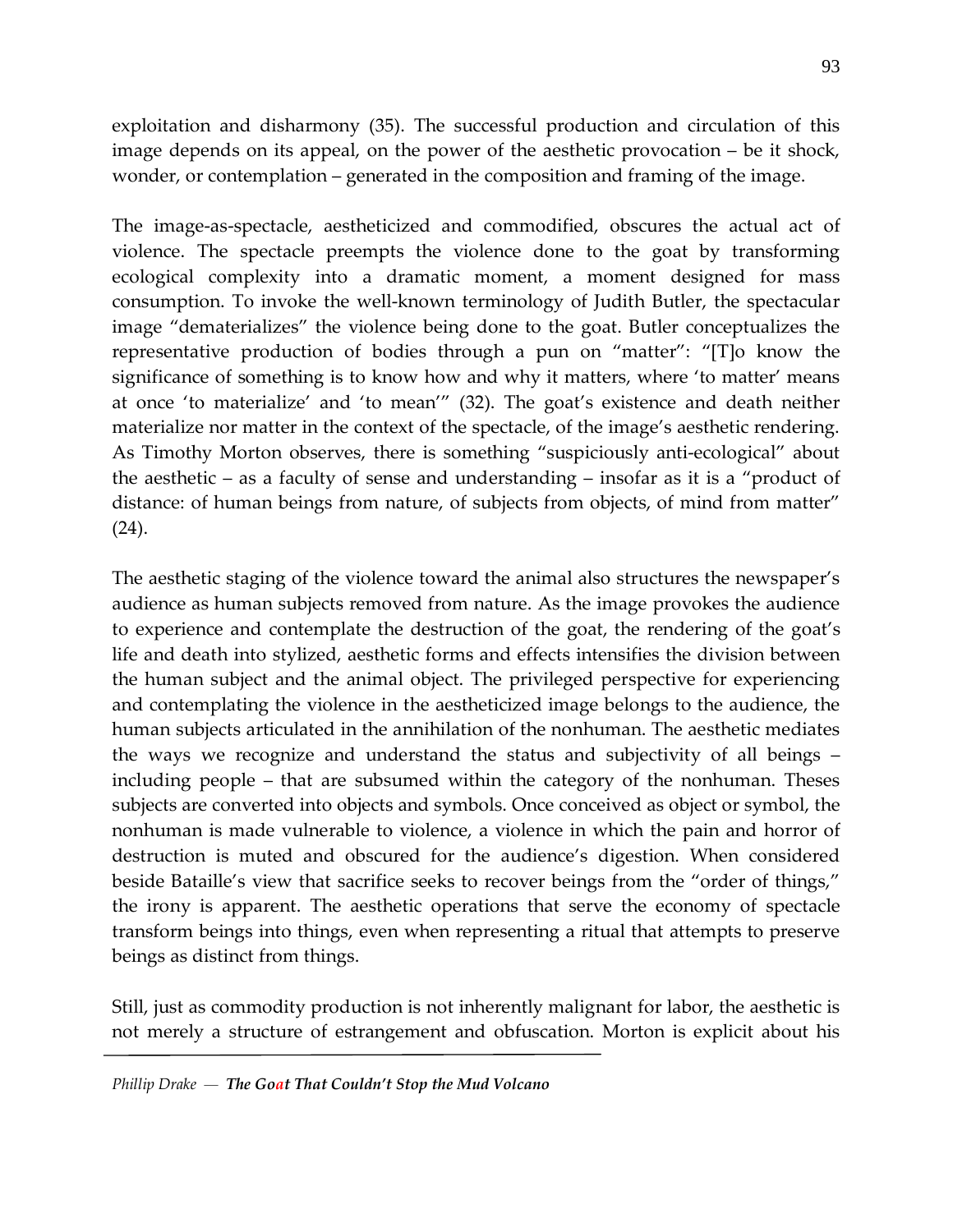ambivalence toward the role of aesthetics in nature, noting the "crucial role" aesthetics plays in how "humans experience their place in the world," and in framing "ways of feeling and perceiving this place" (2). The aesthetic may be anti-ecological, but, citing the work of both Marcuse and Adorno, Morton suggests that the aesthetic also offers ways of helpfully reconceiving human and nonhuman relationships. For Marcuse, "art could help ecology by modeling an environment based on love (eros) rather than death (thanatos) – as is the current technological-industrial world." Adorno notes Kant's notion of the "absence of interest" that characterizes the aesthetic in contrast to the practical realm: here "the aesthetic promotes nonviolence toward nature. Art is not so much a space of positive qualities (eros), but of negative ones: it stops us from destroying things, if only for a moment" (24-5). The operations of the aesthetic are thus not necessarily subsumable within the commodity structure; they can, in fact, become antagonistic to commodity production, even when the very act of depiction recontextualizes the image's referents and renders them vulnerable to commodification.

In addition to noting the disparate potential outcomes of aesthetic rendering, it is necessary to observe the impact of cultural location in our understandings of sacrifice aesthetics. While the notion of aesthetic distance circulates within a Western critical tradition that develops out of the work of Kant, an array of ethnic, religious, traditional, and modern influences shape cultural production and reception – and by extension, the aesthetic experience – for Indonesians in diverse ways (Luvaas 265). Surely the "hybrid" nature of cultural forms in Indonesia does not preclude experiences of aesthetic distance, but it is also likely that local witnesses of the goat sacrifice, most of whom would be familiar with traditional feasts (*slametan*) and the Muslim Feast of Sacrifice (*Idul Adha*) that feature animal sacrifice, would experience it differently than Western observers.

Most Indonesian readers of the newspaper will also be familiar with various traditions of sacrifice that occur throughout its islands. Even so, this exposure does not guarantee an aesthetic experience of the image of the goat that is firmly distinct from that of non-Indonesian and/or Western readers. Benedict Anderson famously observes the role of newspapers in circulating news and ideas that fostered a sense of common experience that joined individuals from vastly different ethnic and cultural backgrounds into "imagined communities," which culminate in the modern nation state (33). Today's media climate, however, where the production, circulation, and consumption of news content "flows" on a global scale, challenges the role of national categories for determining or comparing aesthetic responses (Jenkins 2). Yet, even as cultures "converge" in the global era of media to complicate the ways we distinguish aesthetic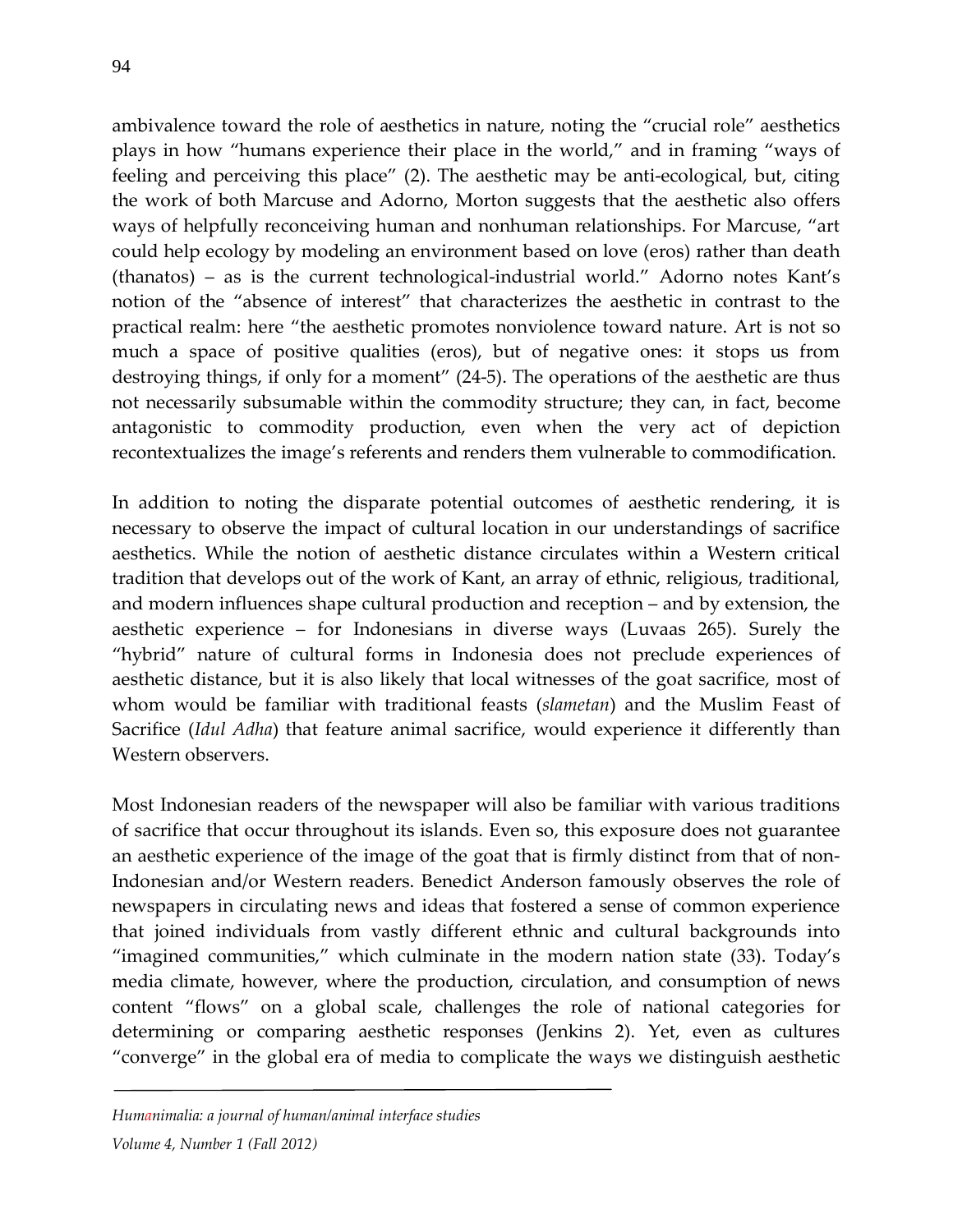sensibilities, some differences in aesthetic experience are likely to endure, regardless of whether they are shaped by national, cultural, religious, or economic beliefs and practices.

While an exploration of categories that determine aesthetic experience would be of interest, they are not a central concern of this essay. It is enough to note that the image is composed and circulated to sell newspapers, where its commodity function serves as one mode of appropriation of the sacrificial violence toward the animal, one that abstracts the violent event as a consumable "fetish." As a mode of appropriation, the spectacular image-as-commodity can influence other hermeneutic or ideological appropriations. Nonetheless, no appropriation or category of appropriation can guarantee access to a more primary or authentic meaning in the idea or experience of sacrifice. Keenan's reading of art as a mimetic sacrifice of sacrifice indicates that the only guarantee of understanding or appropriating the act is the lack of guarantees: the incessant potential for other appropriations.

All modes of appropriation, however, like the aesthetic and economic operations at work in the production of spectacle, reproduce the violent act as a "fiction" that threatens to render it distant and abstract. Similarities between the goat and those individuals adversely impacted by the mudflow once again arise, as respective hardships become recognized through abstract representations. In the image, the goat's death is transformed into both an artwork and a commodity, while official policies that respond to the mudflow assign individuals and their hardships to categories of victimhood: those who legally are entitled to compensation and those who are not. The government and Lapindo Brantas recognize the qualitative specificity of hardship through the economy of land ownership. One's status and experiences of suffering become identified with the classification and measurement of owned land.

The act of identification, however, is not inherently antagonistic to the rights and interests of victims. For any individual, institution, or policy aiming to deliver assistance to people in need, needs and individuals in need must be recognized and classified. The established terms of this recognition and classification inevitably erase the meaning and truth of ideas and experiences that are always already inaccessible to representation (or they sacrifice sacrifice). These representative proceduresshould aspire, however, to avoid demoting the represented individuals' social and ontological status. The classification of victims based on land ownership organizes individuals' social and political status, but the fact that individuals can be so easily organized and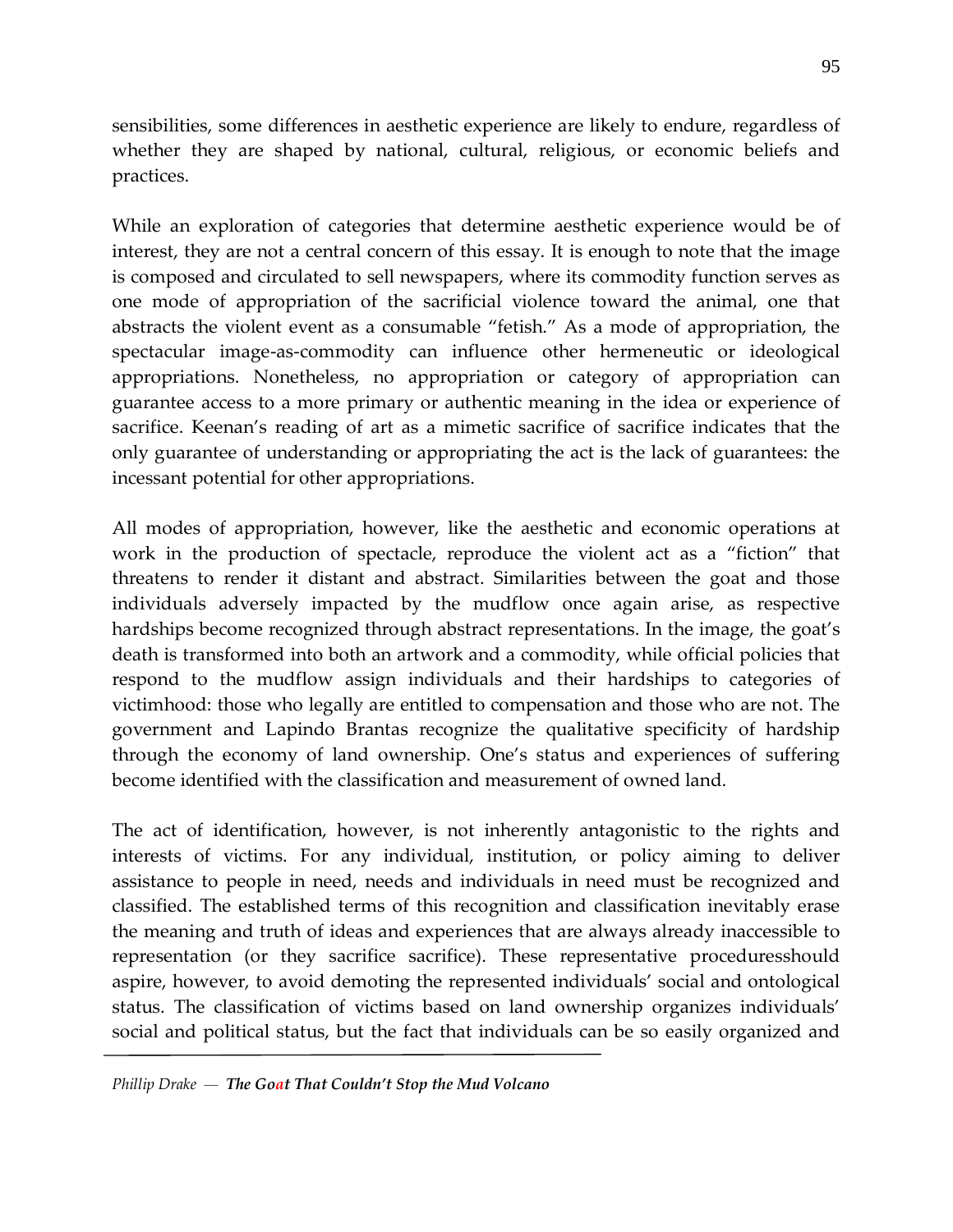classified indicates their ontological demotion. In other words, these representations raise questions not only about the denial of rights to those in the social margins, but also about the naturalization of the very denial of their rights.

**Reason Does Not Enter – Tradition vs. Modernity.** Through Bataille's version of sacrifice we come to see the emergence of a horizon of potential subject positions in both the act of sacrifice and representations of that act. Both articulate and naturalize subject positions into hierarchies of social and ontological status by contrasting the animal, or subhuman, with the human. The human, with superior faculties and claims to rights, has the capacity to kill, benefit from killing, observe the killing, represent the killing, or contemplate representations of the killing. In the context of sacrifice rituals in Indonesia, the hierarchical organization of subject positions frequently emerges in the tension between tradition and modernity played out in cultural production, politics, religion, and economic practices.

A brief look at some trends will provide a sense of the intersecting influences of tradition and modernity in Indonesia. Culturally, Indonesia is experiencing the same rapid development of digitized, mass entertainment that is transforming cultural production around the world, all while protecting and celebrating its diverse and rich traditional arts that are tied to locality and ethnicity (Heryanto and Hadiz 257). Politically, Indonesia is in the throes of massive liberalizing and democratizing reforms (*reformasi*) that began with the fall of the authoritarian Suharto government in 1998, while it also retains many of the previous patrimonial structures that secure the status of political and economic elites (Hadiz 716). Regarding religious practices, Indonesia has the largest population of Muslims of any nation in the world. Comprised of a broad and diverse collection of cultural and ethnic groups, Indonesians are widely known for practicing and promoting tolerance toward individuals from other religions and cultural systems, a tolerance perhaps influenced by the nation's well-known history of syncretism, of integrating traditional mysticism and modern religion (Geertz, "Ritual and Social Change" 35). At the same time, fundamentalist groups have recently augmented their cultural presence, influencing various laws and court cases related to social conduct (Liang). The tension between tradition and modernity is also prevalent in the national economy, where local, informal production still provides livelihoods for almost half the population, even during the economy's rapid development and emergence into the global sphere (Islam 52).

#### *Humanimalia: a journal of human/animal interface studies*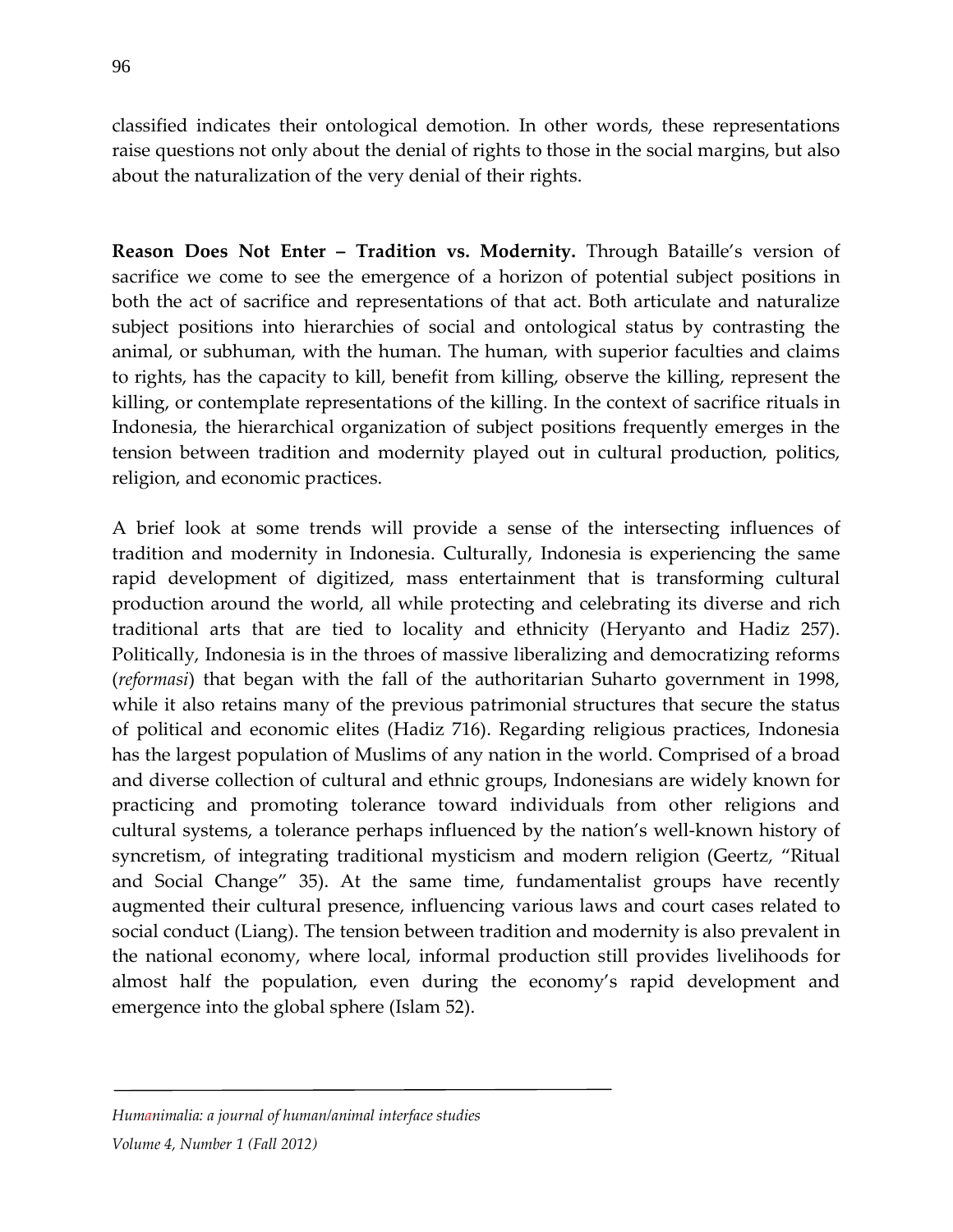Sacrifice, too, can be deployed to confirm both traditional and modern cultural narratives. The ritual of sacrifice, for instance, expresses the significance of traditional cosmologies in the contemporary world, where geological evidence presents only a partial explanation for the existence of the mud volcano.[10] Indonesian theologian Bernard Adeney-Risakotta writes that "most Indonesians believe in invisible powers which reside all around them. . . . For some people, these local, invisible powers are to be cultivated, placated, feared, served or even worshiped" (235). While we find little success combating the mudflow with "modern" tools (e.g., pumps, tractors, and science), the sacrifice ritual appeals to forces extending beyond reason. Noting the ways that some Indonesian newspapers often accept the mystical origins of unusual events (as opposed to the Western media's dependence on scientific explanation), Adeney-Risakotta writes that "human tragedies, including natural disasters, do not have a single, fixed ontological meaning, . . . but rather [meaning changes] in relation to human responses to the tragedy" (229). Whether these mystics believed their sacrifice would stop the mudflow, the sacrifice ritual fits within naturalized spiritual narratives that continue to shape their understanding of the world, narratives that are sustained by the destruction of the animal's life.

In his well-known studies of Javanese spirituality and rituals, Clifford Geertz observes that the maintenance of cosmological equanimity – between mankind, nature, and the spirits – is central to most traditional belief systems in Java. Within Javanese tradition, Geertz suggests, "to 'be human' is to be Javanese," where "man, his society, and his natural environment strike a harmony almost mathematical," a harmony maintained by strict conformity to social practices and values that "religious ritual and belief dramatize" ("Religious Belief" 138). Geertz notes the cultivation of harmony in his description of the *slametan* feast, which is still common in Java today. The *slametan* is a large communal meal that is held in conjunction with significant events (e.g., births, deaths, and marriages) and features offerings to ancestors and local spirits to ensure the procession of events without incident (*ibid*. 139; Hefner 538).

When something is out of balance in the cosmos, when corruption proliferates and spirits become angry, people frequently see signs. In his personal account of life as a mudflow refugee, religious teacher H.M. Maksum Zuber observes the mudflow surging every time an official from the central government visited the disaster site: "The higher the position of officials at the site, the higher the explosions of mud," finally growing "fierce with a blind rage, causing mud to gush and swallow anything that got in its way" after a visit from the president (7). In this context of social and environmental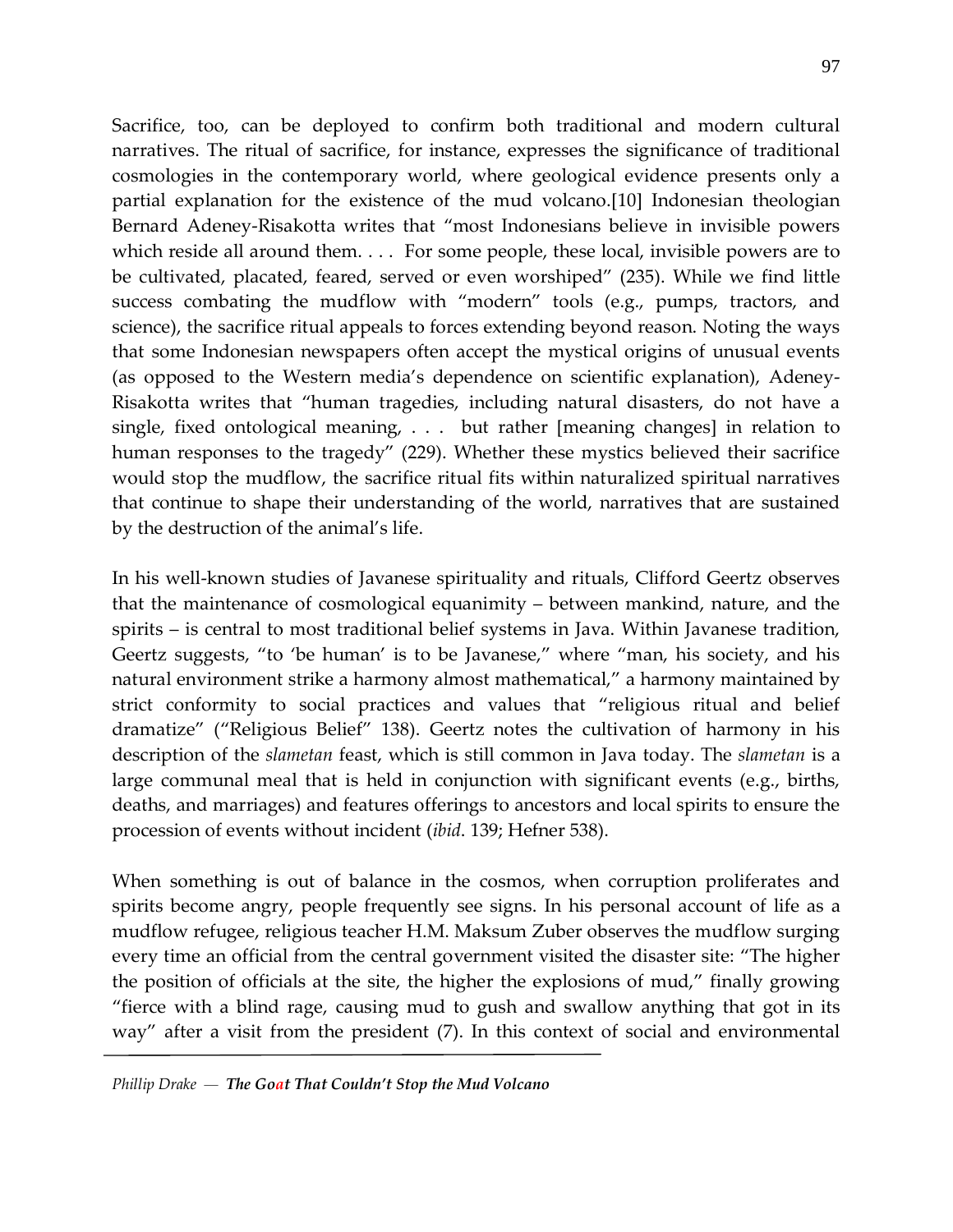disorder, it is possible to see the goat sacrifice as an attempt to respond to and pacify agitated spirits or unseen forces.

The goat sacrifice captured in the *Jawa Pos* photograph has been one of many rituals performed at the disaster site as attempts to stop the mudflow. In addition to the goat in the photo, that day's sacrifices included another goat, along with several chickens. There was even a contest held a month earlier by a local businessman who offered a house to anyone who could stop the mudflow with mystical powers (Schiller et al. 55). The event included offerings of goats, cows, chickens, a bull's head, and a magical bandana ("Mystics Can't Stop Mud").

While these offerings and mystical powers draw on traditional beliefs and practices, when performed in the national media before the mudflow  $-$  which, due to its associations with gas exploration drilling, is generally considered a very modern disaster $[11]$  — there is a danger that something is lost – in addition to the goat – when the sacrifice is taken out of context. Having already noted the ways the aesthetic and commodity functions of the newspaper image appropriate the context of the physical killing of the goat, it is also worth noting that these functions appropriate the historical and cultural backdrop of sacrifice rituals. By framing the various mystical and traditional rituals in the carnival-like setting of the mudflow, the news media rearticulates these practices as spectacle.

It is likely that some of the mystical "contestants" can be dismissed as mere exhibitionists. The links between mysticism and the mudflow are nonetheless real enough to resonate across Indonesia. In Java, for instance, earthquakes and volcanoes are often understood through myths about deities; most mountains have human guardians who mediate the spiritual and material worlds through rituals (Adeney-Risakotta 236). It is also notable that it was mystics from Sumatra who performed the sacrifice of the goat in the *Jawa Pos* photograph. In what was perhaps the most striking case of mysticism and magic related to the mudflow, anthropologist Gregory Forth notes that the well-publicized effort to stop the mudflow triggered a resurgence in "construction sacrifice" rumors in the eastern Indonesian islands of Flores and Sumba in 2007-2008. According to legend, human heads endow man-made structures with strength, durability, and spiritual guardianship to prevent natural threats, and children's heads are typically seen as the most powerful (4). In the past, suspiciouslooking outsiders have been attacked, even killed due to kidnapping fears. As the Lapindo mudflow drew national attention, construction sacrifice rumors spread, complete with stories of attempted kidnappings, discovered headless bodies,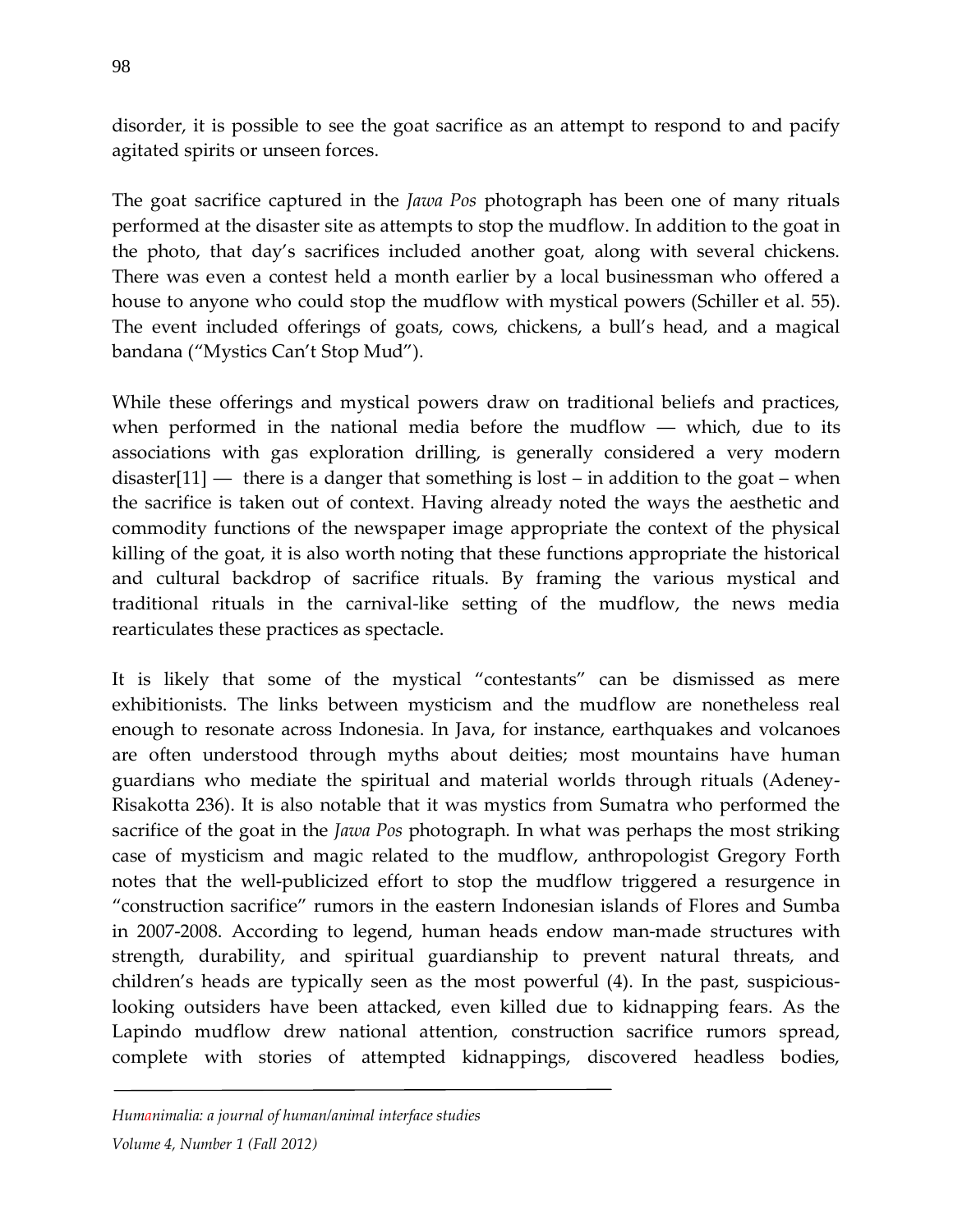disappearing children, and arrivals of suspicious strangers. In some cases the fear was great enough that parents kept their children from school (5).

Forth cites other researchers who suggest that the development of notions of construction sacrifice and head-stealing emerges out of a history of colonial contact, where powerful outsiders arrive and impose laws and practices while extracting wealth.[12] In this colonial context, the rumors articulate and solidify the divide between subjects as local residents and subjects as outsiders. There occurs a similar process with the sacrifice of the goat at the mudflow, where killing the goat expresses not only traditional cosmologies but also a defiance of contemporary cultural, intellectual, and spiritual movements. In other words, some may interpret killing the goat through sacrifice as a way for these men to express their identities in opposition to modernity and the cultural narratives and ideologies often associated with modernity (e.g., globalization, liberalism, and secularism).

On the other hand, once the sacrifice is framed and circulated as a mass-media image, the killing of the goat articulates the modernity and rationality of readers and producers of the newspaper by provincializing the ritual of sacrifice and those who partake in it. We see this provincializing effect against those involved in the sacrifice quite literally in the caption of the image: "It does not make sense: a supernatural group performs a ritual of throwing a young goat [a kid] into the Lapindo mud in Porong, Sidoarjo, yesterday" (*Tak masuk akal: kelompok supernatural melakukan ritual membuang anak kambing ke lumpur Lapindo di Porong, Sidoarjo, kemarin*). Although generally used interchangeably with the English expression, "it does not make sense," the expression "*tak masuk akal*" literally translates as "reason does not enter," which seems more appropriate to an interpretation of a sacrifice ritual that articulates distinctions between subjects operating inside and outside the realm of modern reason.

From the perspective of most readers and producers of the newspaper who inhabit a modern, globally connected "imagined community," reason does not enter into myths, mysticism, and barbaric rituals. Reason sustains modernity, as Horkheimer and Adorno's renowned analysis of enlightenment culture highlights: "The principle according to which reason is simply opposed to everything unreasonable underlies the true opposition between enlightenment and mythology" (70). Reason dictates that animal sacrifices will not stop a mudflow, that such killing of animals serves no rational purpose. Horkheimer and Adorno note, in fact, the role of reason in the recognition of humanity: "Throughout European history the idea of the human being has been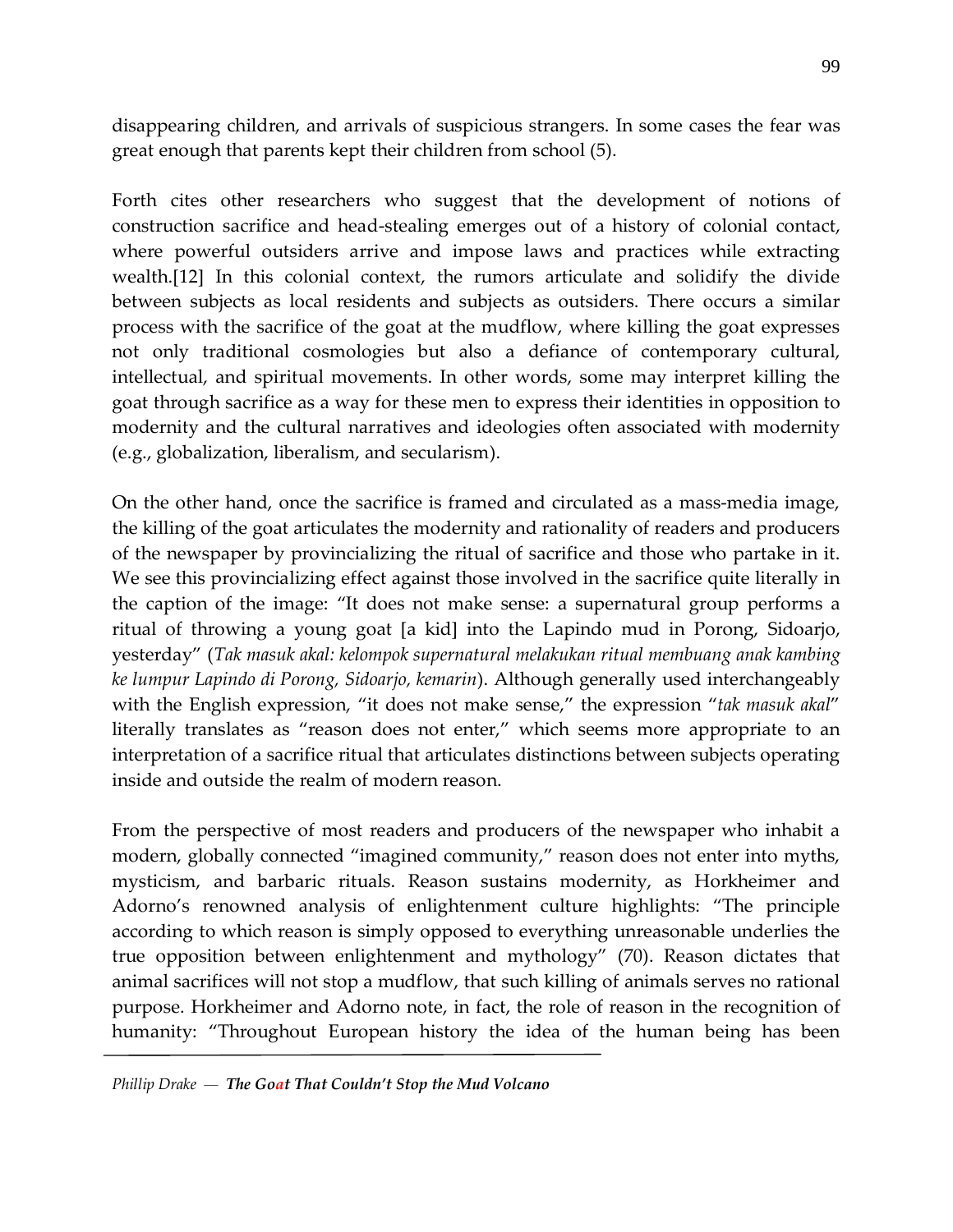expressed in contradistinction to the animal. The latter's lack of reason is the proof of human dignity" (203). Once again we see the animal playing a prominent role in the construction of what Wolfe calls the "fantasy" of the human, where – like earlier notions of aesthetic contemplation, media consumption, and possession of property – reason provides the ideological prop upon which mankind elevates itself. The unreasonable, the ostensibly mindless iterators of outdated superstitious practices, are made to resemble something less-than-human. In this sense, the killing of the goat establishes a chauvinistic perspective of reason, from which the killing of the animal turns the killers, also, into animals.

However unreasonable one thinks the practices and beliefs of those who sacrifice the animal, it is important to note that to many residents and interested observers, reason does not always enter into a range of other events related to the mudflow, including activities performed within modern, scientific paradigms of reason. Reason also does not always seem to enter into, or at least to guide, the disaster management effort, which has been more alienating than helpful to most local residents (Hamdi et al. 10). Reason does not enter in the way elite politics have hijacked discourses about causality, transparency, and accountability, drowning the voices and interests of victims within an exclusive and opaque apparatus of power (Utomo 28-9).

Perhaps the most prominent moment of unreason in the disaster management effort was the decision in 2007 to drop hundreds of high-density concrete balls into the mudflow's main crater. Scientists and engineers from the Bandung Institute of Technology (ITB) developed a plan to plug the main spring with concrete balls using what they called the "high density chained balls method" (Istadi 1727): "The idea is to jam the gullet of the geyser with 1,000 or more balls linked together like charm bracelets, in bunches of four, the biggest of them weighing about 175 pounds" (Mydans). Certainly, reason plays an important role in the planning and execution of the concrete ball drop, even if the ITB experts were acting on questionable evidence and predictions about the plan's outcome, and even if other geologists doubted the plan (*ibid*.). But to other interested parties, especially local residents waiting for financial assistance, the plan represented the flagrant misuse of scarce funds that could have many more "reasonable" uses (Zuber 98).

Even in a publication summarizing social and technical operations by management officials and researchers at the mudflow, a collection of experts at the Surabaya Institute of Technology (ITS) notes that disaster management officials have devoted too many resources to seeking technological solutions to the mudflow. Considering the size and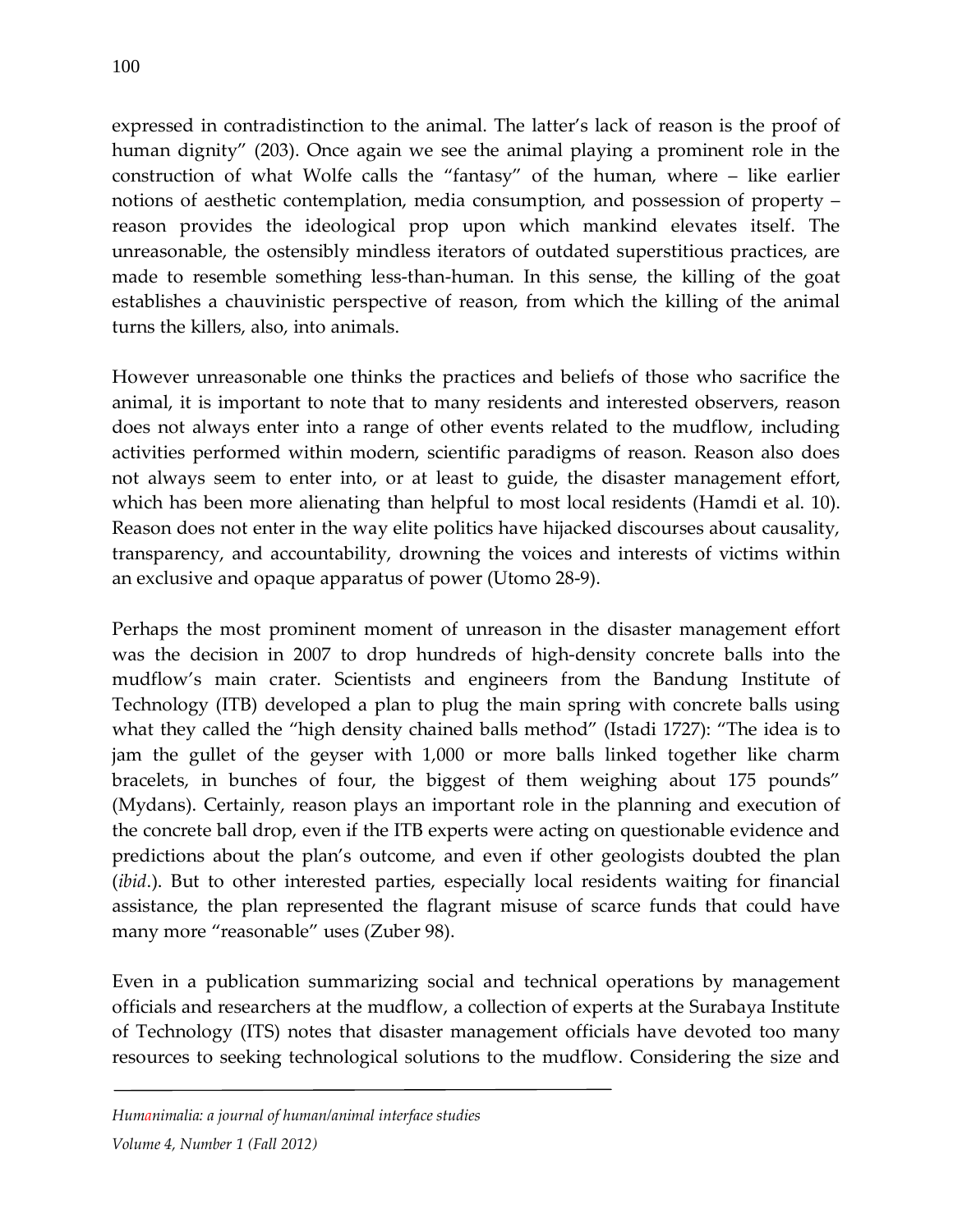complexity of the mudflow, the ITS report suggests that long-term projects that emphasize social and geographical welfare would be far more beneficial to the social and economic conditions around the mudflow. They would also be cheaper to administer (Wiguna et al. 54). Although the balls actually managed to stop the mudflow for a few hours, the mudflow quickly returned to its normal output, and the project was cut short in the face of growing expenses and public ridicule.

The ITB plan is paradigmatic of technocrats' crude faith in solutions stemming from advancement of technologies and expertise, a faith that problematizes the centrality of reason in ideologies of modernity and has been a target of much critique (Mayer). Horkheimer and Adorno note, for instance, that reason takes on a mythic quality as modern science employs it to secure human control over nature and the world (19-20). Indeed, there is a simple and naïve quality to the plan, as if a child could have designed it, yet it also demonstrates humanity's gross overconfidence the capacity to control nature. This combination of simplicity and arrogance in the conception and operation of the plan undermines its integrity as a product of scientifically-rigorous reason.

Aesthetic similarities between the goat sacrifice and the dropping of the concrete balls also challenge reason as an epistemic category that secures the distinctiveness of tradition and modernity. Both acts, the sacrifice and the ball drop, demonstrate antagonism and arrogance toward nature (or nonhuman beings or forces) by denying the being of the goat and the power and complexity of geological forces. Together, the acts articulate subjectivities associated both with modernity (e.g., as humans, consumers, practitioners of technology, etc.) and with tradition (e.g., as animals, the faithful, practitioners of ritual, etc.). Forth even suggests some connection between the concrete balls and the spread of head-stealing rumors, noting that the balls where shaped "not unlike human heads" (6).

As these acts blur the boundaries that typically articulate the distinctiveness of tradition and modernity, we become better accustomed to recognizing the ways these subjectivities are produced and circulated. Far from arbitrary categories that should be abandoned, modern and traditional subjectivities are structured and habituated through beliefs and practices that are overdetermined by a host of social forces and by nonhumans. It is not just cultural, economic, and political phenomena that shape subjectivity; mudflows and animals have an impact as well. The ways individuals enter into dialogue with the nonhuman world of animals and natural forces goes far into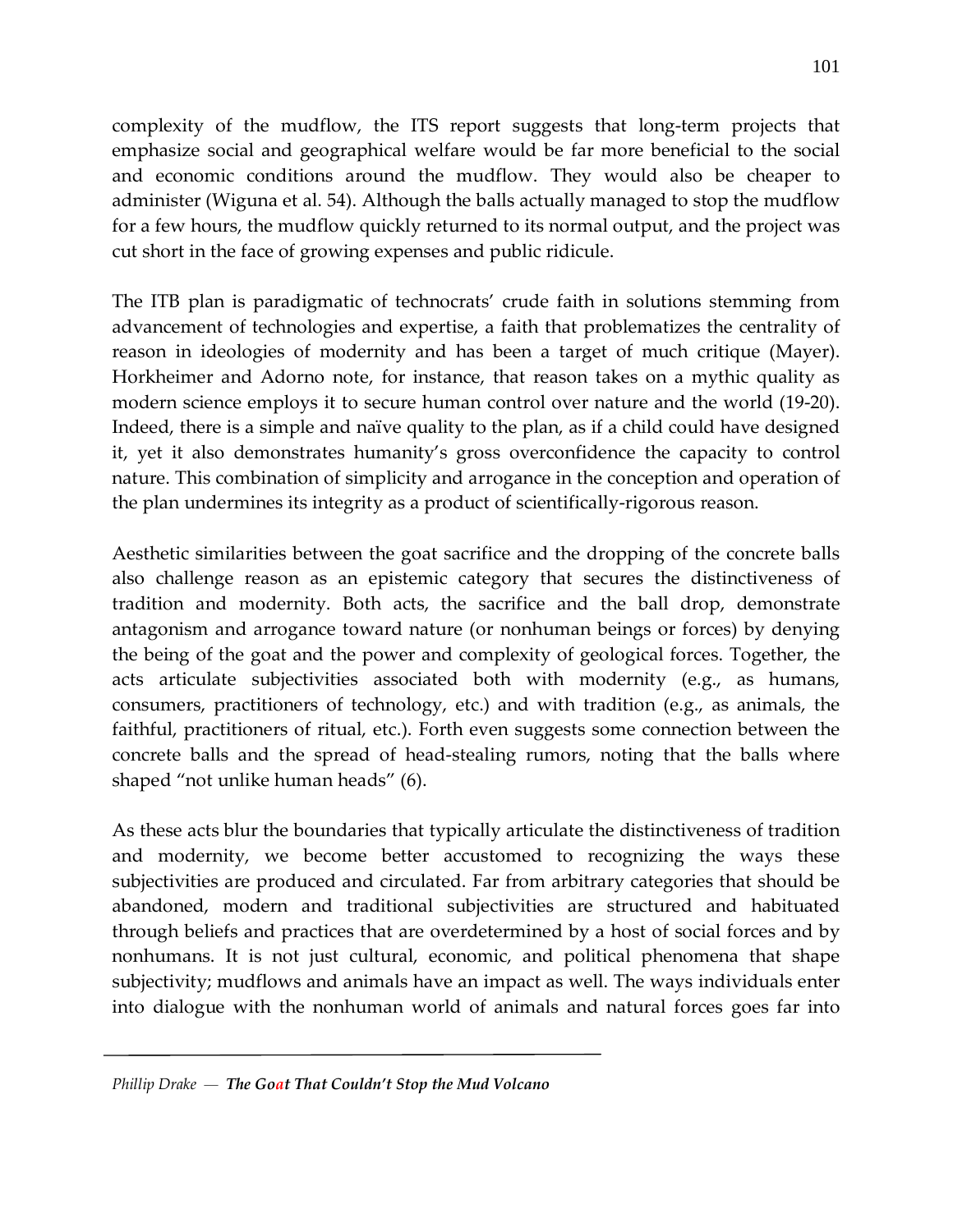determining one's subjectivity, whether it means articulating a person as distinctly human, modern, traditional, animal, or something else.

Tensions between tradition and modernity are even prevalent in contemporary religious movements and institutions in Indonesia. Islam's prominence and influence manifests through an expansive range of modern institutions and social structures. In contrast to localized and informal spiritual traditions, Islam is highly organized and widely visible throughout Indonesia, influencing politics, education, business, and everyday public life (Hefner 548). Yet ambiguities arise during events like the annual Feast of Sacrifice (*Idul Adha*), which commemorates Abraham's willingness to sacrifice his son Ishmael at God's command. Most households perform an animal sacrifice, and dense urban neighborhoods streets will literally run red with animal blood. Despite the institutionalization of the Feast of Sacrifice, which is a national holiday, when one witnesses or even participates in the actual taking of animal life, the gruesomeness of the act – the screams, twitching, and gore – momentarily disrupts the ostensibly clean distinction between the modernity of organized religion and the barbaric violence often associated with traditional mysticism.

More important than upsetting attempts to plot coordinates of modernity, a project precluded by the range of cultural and historical influences that shape beliefs and practices, the Feast of Sacrifice exemplifies the naturalization of both the sacrifice ritual and the instrumental usage of animal life. This naturalization of animal sacrifice also naturalizes the range of human and subhuman subjectivities articulated in the sacrifice ritual. As Wolfe observes in considering speciesist ideologies that privilege the human, these can evolve to justify incredible violence against beings who do not qualify as "properly human" (8).

**Conclusion .** Keenan emphasizes that the power of sacrifice and representations of sacrifice lies in the endless generation of potential for appropriations, which we see expressing a range of ideological narratives and subject positions. In the violent act of sacrifice, an expression of control that establishes an ostensible ontological order within the ecological community, individuals betray the variability and contingency of subjectivity. This variability in subjectivity is also present in systems of biopower, where expressions of control, on both biological and social registers, must constantly evolve and be reconfigured to account for the ways biopower transforms both subjects and the conditions of power (Hardt and Negri 392). While Bataille's version of sacrifice does not offer an exit from this everlasting dance between control and subjectivity, it at least forbids the foreclosure of a possibility of exit. In other words, the sacrifice ritual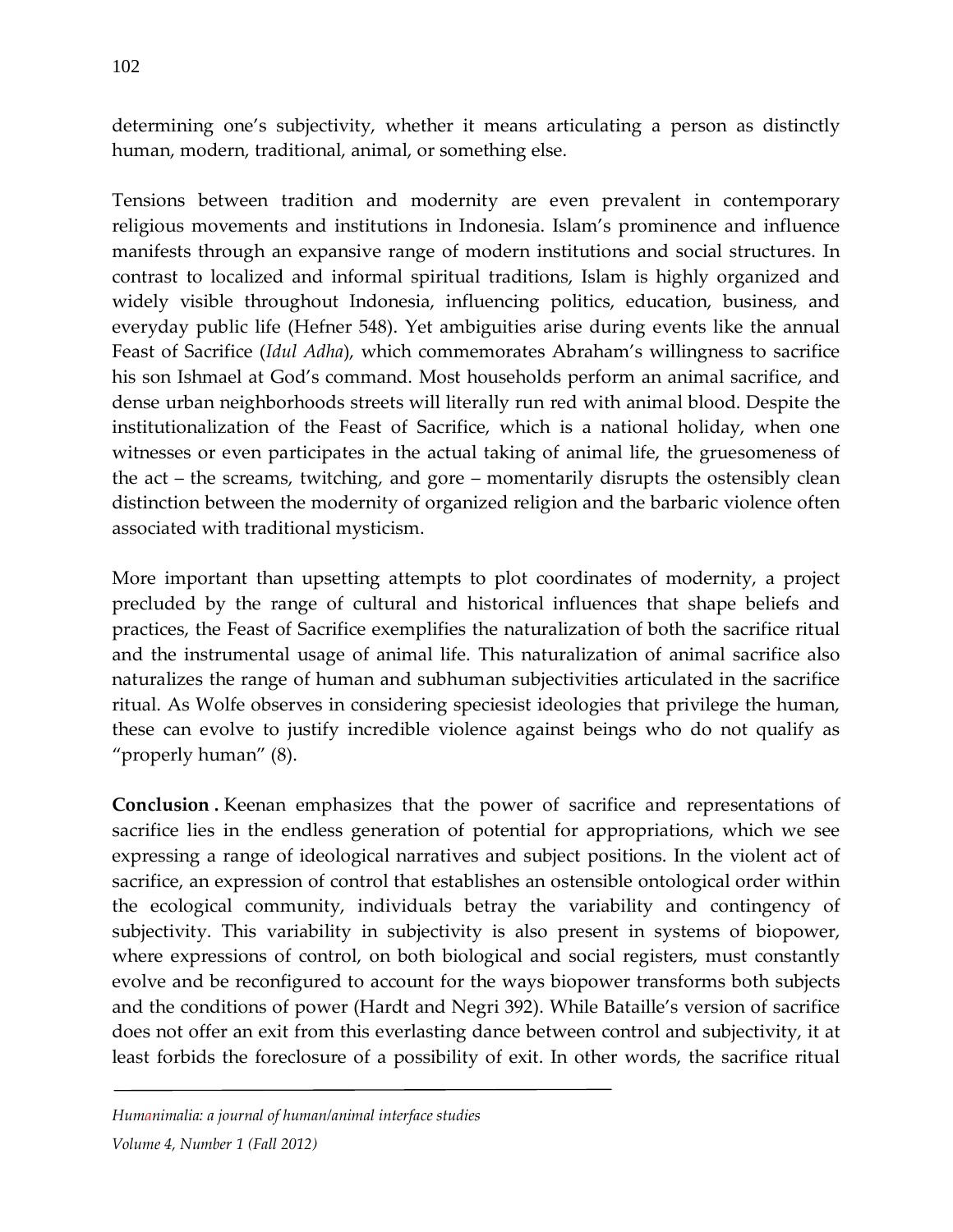may not reveal any meaning or essence that we can use to secure certain subject positions, but it also cannot secure the impossibility or absence of meaning or essence (Keenan 43-4). The act of sacrifice, like the act of artistic production, submits ideas and identities to be appropriated by others through their experiences and interpretations of the sacrifice or artwork. Even if neither meaning nor non-meaning can be guaranteed, we kill and create as if the potential to generate new meanings still exists.

Thus, at every rendering of sacrifice – the sacrifice before sacrifice that installs the individual within systems of power that establish who qualifies as a candidate to be sacrificed, the actual sacrifice where death occurs, and then the representation of the sacrifice – there is the potential for the scapegoat to exceed the ways he or she is represented, in spite of the social and ontological demotions ascribed to him or her. This potential has important implications for social justice movements around the world that strive to deliver certain rights and dignities to individuals marginalized by power.

In the context of the Lapindo mudflow, where victims face the threat of social and ontological demotion through their subjection to the legal discourses and instruments that identify and classify the status of different forms of hardship, the instrumentalization of the goat in sacrifice prompts us – victims, officials, and researchers alike – to explore more deeply the processes through which we recognize and put to use individuals' bodies, rights, and capacities to suffer. Crucially, the privileged "human" emerges through ritualized, instrumentalized, and destructive interactions with the goat: the goat who holds in place an array of subjects and relationships to generate and sustain an "imagined community" of humans. While this essay touches on some of the cultural, political, religious, and environmental factors that shape these understandings of human and nonhuman being in the context of social justice in the aftermath of the Lapindo mudflow, further research must be done to more accurately and exhaustively account for the social and ontological conditions through which power is expressed and naturalized in ecological communities through literal and symbolic violence.

This work demands much of researchers, both in methods and training. Methodologically, it requires inquiry into causal relationships in complex social and natural systems to identify determining agents and to analyze relationships between actors, events, and systems that always threaten to give or take away the meaning of sacrifice. It follows that researchers adopting such an interdisciplinary, ecological approach require training, access to knowledge, and the capacity to synthesize diverse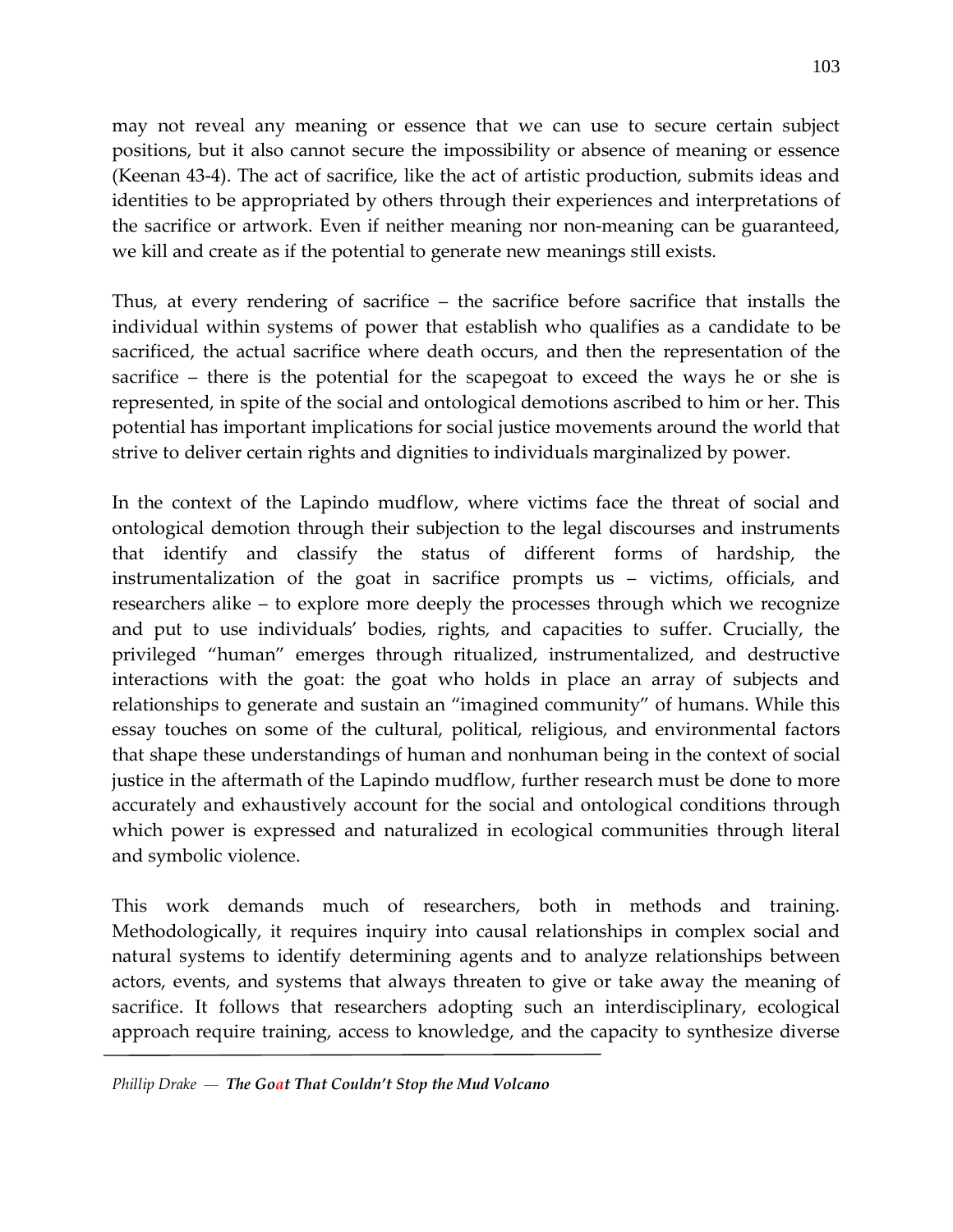and often discordant information. Perhaps more daunting to researchers, however, is the realization that they, too, represent sacrifice through their work. They, too, appropriate, and submit to appropriation, the deaths of others. They, too, must come to realize in their own work the impossibility of pinning sacrifice to determinations or meaning, as well as the inability to guarantee or reveal this impossibility as necessary. It is a project that will miss its target, possibly but not necessarily because of researchers' shortcomings, but also because sacrifice undermines researchers' capacity to even question whether or not that target ever existed.

## **Notes**

I would like to thank John Rieder, John Zuern, and the anonymous reviewers from *Humanimalia* for their comments on an earlier draft of this essay. The usual disclaimers apply.

1. Although I am unable to verify the biological sex of the goat, based on personal experience – both witnessing goat sacrifices and conversing informally with participants – male goats are more frequently sacrificed in Indonesia than female goats. For the purposes of this essay, I find it more palatable to possibly mischaracterize the goat's sex than to ascribe him with the objectifying pronoun "it."

2. The naming of the mudflow has been subject to contention, with many suspecting behind-the-scenes manipulation by media executives and politicians. Studies have shown that through the first three years of the mudflow, the national media most often referred to the disaster as the "Lapindo mudflow." In the last two years, "Sidoarjo mudflow" has become more common (Ilmie).

3. In her book, *Animal Capital: Rendering Life in Biopolitical Times*, Nicole Shukin employs the double meanings that the word "rendering" indicates:

*Rendering* signifies both the mimetic act of making a copy, that is, reproducing or interpreting an object in linguistic, painterly, musical, filmic, or other media (new technologies of 3-D digital animation are, for instance, called "renderers") and the industrial boiling down and recycling of animal remains. . . . The double entendre of *rendering* is deeply suggestive of the complicity of "the arts" and "industry" in the conditions of possibility of capitalism. (20, emphasis in original)

*Humanimalia: a journal of human/animal interface studies*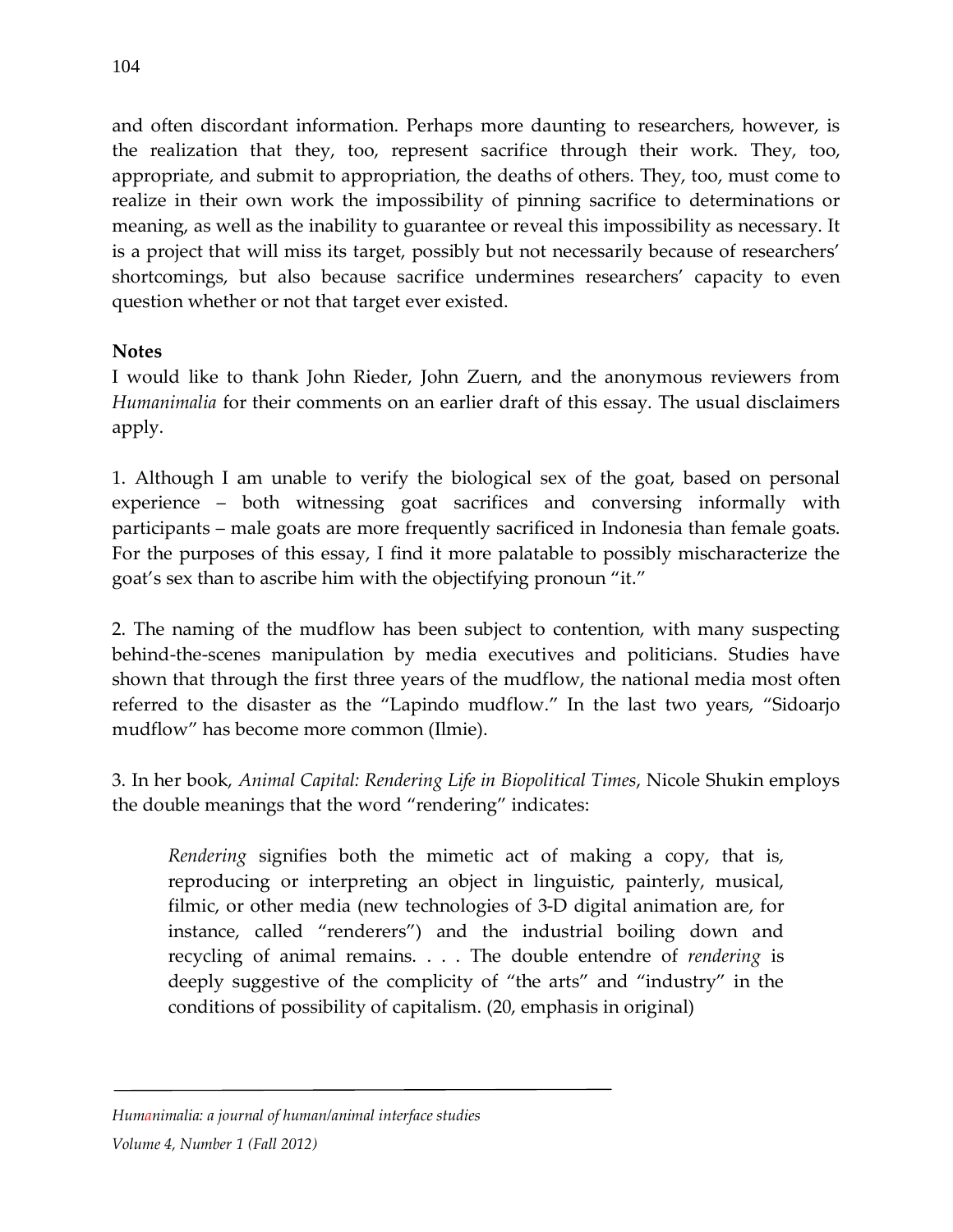We see a similar complicity between aesthetic and commodity functions in the rendering of the goat's body and death through the image.

4. For an extensive summary of the two competing positions regarding the disputed trigger of the mudflow, see both Davies et al. and Kadurin et al.

5. Schiller et al.'s "Learning From the East Java Mudflow" provides an excellent account of events through the first two years; Bosman Batubara's "Resistance Through Memory" presents a useful depiction of victims' struggles; Anton Novenanto's "The Lapindo Case" covers matters related to the national media, particularly questions about representation and the circulation of information and misinformation; most recently the non-profit, Humanitus Sidoarjo Fund (HSF) has published a report on the social impact of the mudflow, including a detailed timeline.

6. There are even reports of increased crime in the area and some victims entering into prostitution (Muradi, Zuber 90).

7. Lapindo Brantas and the Sidoarjo Mudflow Mitigation Agency (*Badan Penanggulangan Lumpur Sidoarjo –* the BPLS) have provided other forms of assistance, including temporary food, water, health, rent, and work assistance; however, this assistance has come in neither the quantity or regularity to significantly improve victims conditions (HSF 66).

8. Lapindo Brantas formed Minarak Lapindo Jaya to handle the "sale and purchase" process, while the government established the BPLS to oversee all geological, infrastructural, and social projects.

9. My findings are based on compiled conversations and formal interviews with Porong-area residents between 2008-2011. The formal interviews occurred in 2010-2011, during a year of focused research on residents' experiences and political practices in response to the mudflow with assistance from the Surabaya Institute of Technology (ITS) in East Java. These interviews focused on several dozen residents in the villages of Besuki, Mindi, Renokenongo, and Kedungbendo, areas most vulnerable to flooding due to levee failures.

*Phillip Drake — The Goat That Couldn't Stop the Mud Volcano*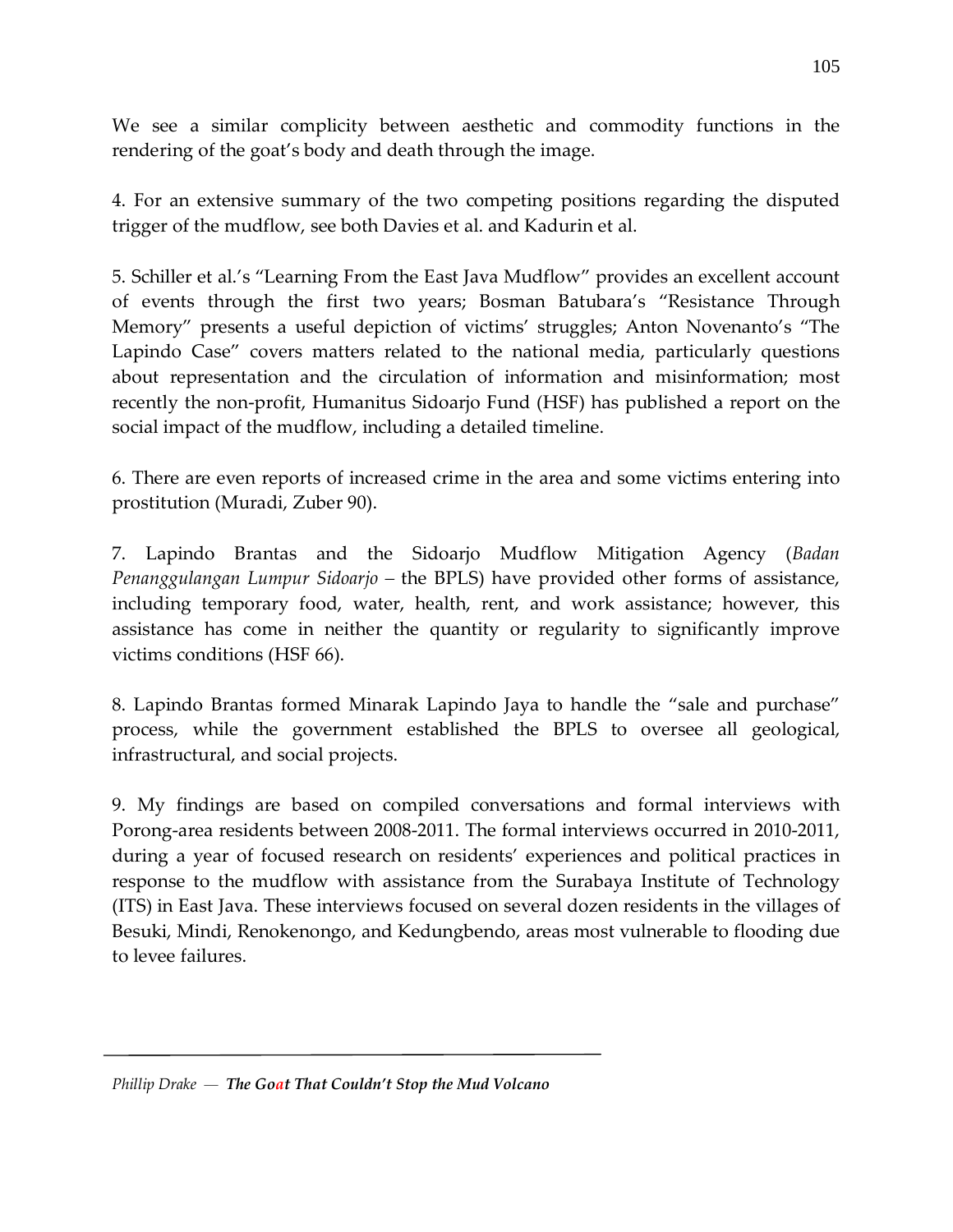10. Incidentally, in personal interviews with victims of the mudflow, while some have expressed religious explanations for their hardship – e.g. a test or punishment – each has stated that the mudflow was caused by drilling.

11. Again, in every conversation or interview, residents of the villages around the levees invariably mention drilling as the cause of the mudflow.

12. Citing R. A. Drake's analysis of the head-stealing rumors, Forth writes, "the notional head-stealing has been construed as a transformation of indigenous head-hunting and traditional construction sacrifice, attributed ironically to powerful outsiders who have denied these practices to indigenous peoples by outlawing local warfare" (6).

## **Works Cited**

Adeney-Risakotta, Bernard. "Is There a Meaning in Natural Disasters? Constructions of Culture, Religion and Science." *Exchange* 38 (2009): 226-43.

Agamben, Giorgio. *Homo Sacer: Sovereign Power and Bare Life*. Trans. Daniel Heller-Roazen. Stanford: Stanford UP, 1995.

Althusser, Louis. "Ideology and Ideological State Apparatuses (Notes Towards an Investigation)." *Lenin and Philosophy, and Other Essays*. Trans. Ben Brewster. London: New Left Books, 1971: 121-73.

Anderson, Benedict. *Imagined Communities: Reflections on the Origin and Spread of Nationalism*. New York: Verso, 1983.

Bataille, Georges. *The Accursed Share: An Essay on General Economy, Vol. 1*. Trans. Robert Hurley. New York: Zone Books, 1988.

\_\_\_\_\_. "Hegel, Death, and Sacrifice." *Yale French Studies* 78 (1990): 9-28.

Batubara, Bosman. "The Victims of the Lapindo Mudflow Disaster Continue to Assert Their Rights to Compensation." *Inside Indonesia* 101 (July – Sep. 2010). Online. 26 Sep. 2010.

*Humanimalia: a journal of human/animal interface studies*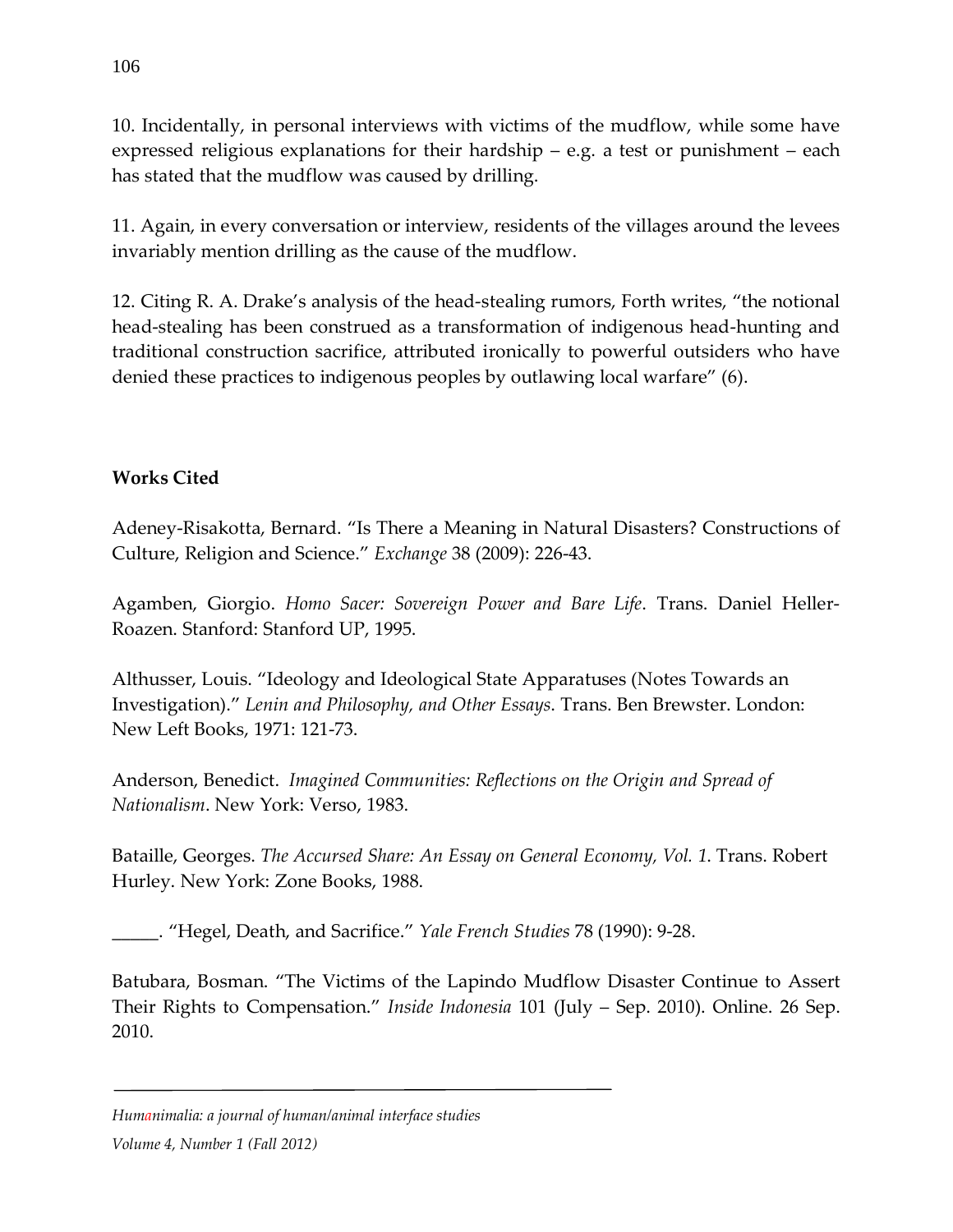Butler, Judith. *Bodies that Matter*. New York: Routledge, 1993.

Davies, Richard, Michael Manga, Mark Tingay, Susila Lusianga, and Richard Swarbrick. "Discussion: Sawolo et al. (2009) the Lusi Mud Volcano Controversy: Was it caused by Drilling?" *Marine and Petroleum Geology* 27 (2010): 1651–7.

Debord, Guy. *Society of the Spectacle*. Trans. K. Knabb. London: Rebel Press, 2000.

Derrida, Jacques. *Acts of Religion*. Ed. Gil Anidjar. New York: Routledge, 2002.

Dewan, Angela. "Money Can't Buy Him Love." *Asia Sentinel*. 31 May 2011. Online. 31 May 2011.

Forth, Gregory. "Heads Under Bridges or In Mud: Reflections on a Southeast Asian 'Diving Rumor.'" *Anthropology Today* 25:6 (Nov. 2009): 3-6.

Fitzpatrick, Peter. "Bare Sovereignty: Homo Sacer and the Insistence of Law." *Politics, Metaphysics, and Death: Essays on Giorgio Agamben's Homo Sacer*. Ed. Andrew Norris. Durham: Duke UP, 2005: 49-73.

Foucault, Michel. *Society Must be Defended: Lectures at the College de France 1975-76*. Trans. David Macey. New York: Picador, 2003.

Geertz, Clifford. "Religious Belief and Economic Behavior in a Central Javanese Town: Some Preliminary Considerations." *Economic Development and Cultural Change* 4:2 (Jan. 1956): 134-58.

\_\_\_\_\_. "Ritual and Social Change: A Javanese Example." *American Anthropologist* 59:1 (Feb. 1957): 32-54.

Girard, Rene. *Violence and the Sacred*. Trans. Patrick Gregory. Baltimore: Johns Hopkins UP, 1972.

Hadiz, Vedi R. "Decentralization and Democracy in Indonesia: A Critique of Neo-Institutionalist Perspectives." *Development and Change* 35:4 (2004): 697-718.

*Phillip Drake — The Goat That Couldn't Stop the Mud Volcano*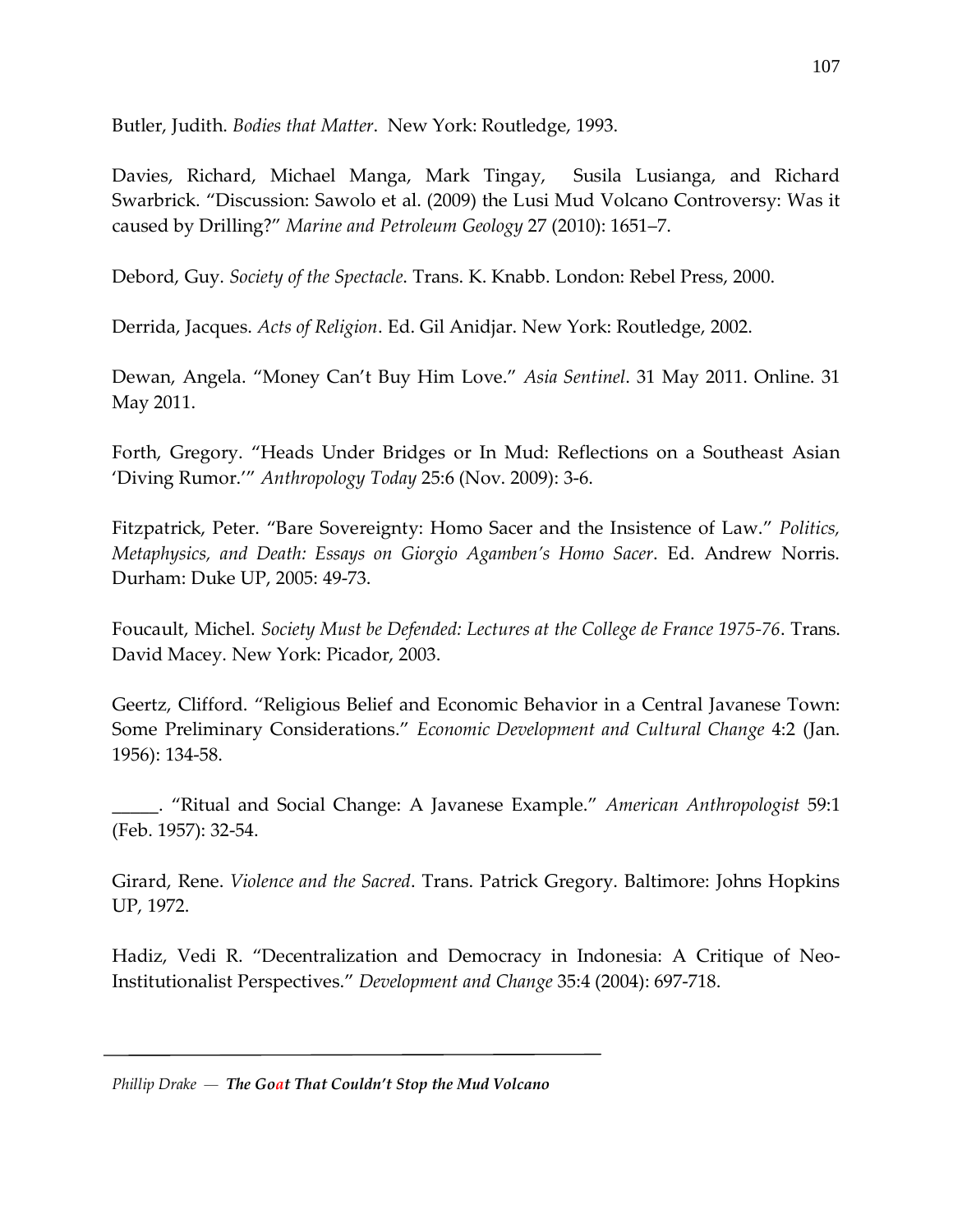Hamdi, Mujtaba, Wardah Hafidz and Gabriela Sauter. "Uplink Porong: Supporting Community-Driven Responses to the Mud Volcano Disaster in Sidoarjo, Indonesia." *Gatekeeper: The Role of Local Organizations in Sustainable Development* 137:J (Aug. 2009): 1- 16.

Hardt, Michael and Antonio Negri*. Empire.* Cambridge: Harvard UP, 2000.

Hefner, Robert W. "Islamizing Java? Religion and Politics in Rural East Java." *Journal of Asian Studies* 46:3 (Aug. 1987): 533-54.

Heryanto, Ariel and Vedi R. Hadiz. "Post-Authoritarian Indonesia: A Comparative Southeast Asian Perspective." *Critical Asian Studies* 37:2 (2005): 251-75.

Horkheimer, Max and Theodor Adorno. *Dialectic of Enlightenment: Philosophical Fragments.* Ed. Gunselin Schmid Noerr. Trans. Edmund Jephcott. Stanford: Stanford UP, 1987.

HSF (Humanitus Sidoarjo Fund). "Social Impact Report: Report Into the Past, Present and Future Social Impacts of Lumpur Sidoarjo." Humanitus Foundation, March 2011. Online.

Ilmie, M. Irfan. "Lumpur Lapindo ataukah Lumpur Sidoarjo?" *Antara News*. 30 May 2010. Online. 4 June 2010.

Islam, Iyanatul. "Poverty, Employment and Wages: An Indonesian Perspective." *International Labor Organization - JMHLW - Government of Indonesia Seminar on Strengthening Employment and Labour Market Policies for Poverty Alleviation and Economic Recovery in East and Southeast Asia*. Jakarta 29 April – 1 May 2002.

Istadi, Bambang P., Gatot H. Pramono, Prihadi Sumintadireja, and Syamsu Alam. "Modeling Study of Growth and Potential Geohazard for LUSI Mud Volcano: East Java, Indonesia." *Marine and Petroleum Geology* 26 (2009): 1724-39.

Jenkins, Henry. *Convergence Culture: Where Old and New Media Collide*. New York: New York University Press, 2006.

### *Humanimalia: a journal of human/animal interface studies*

*Volume 4, Number 1 (Fall 2012)*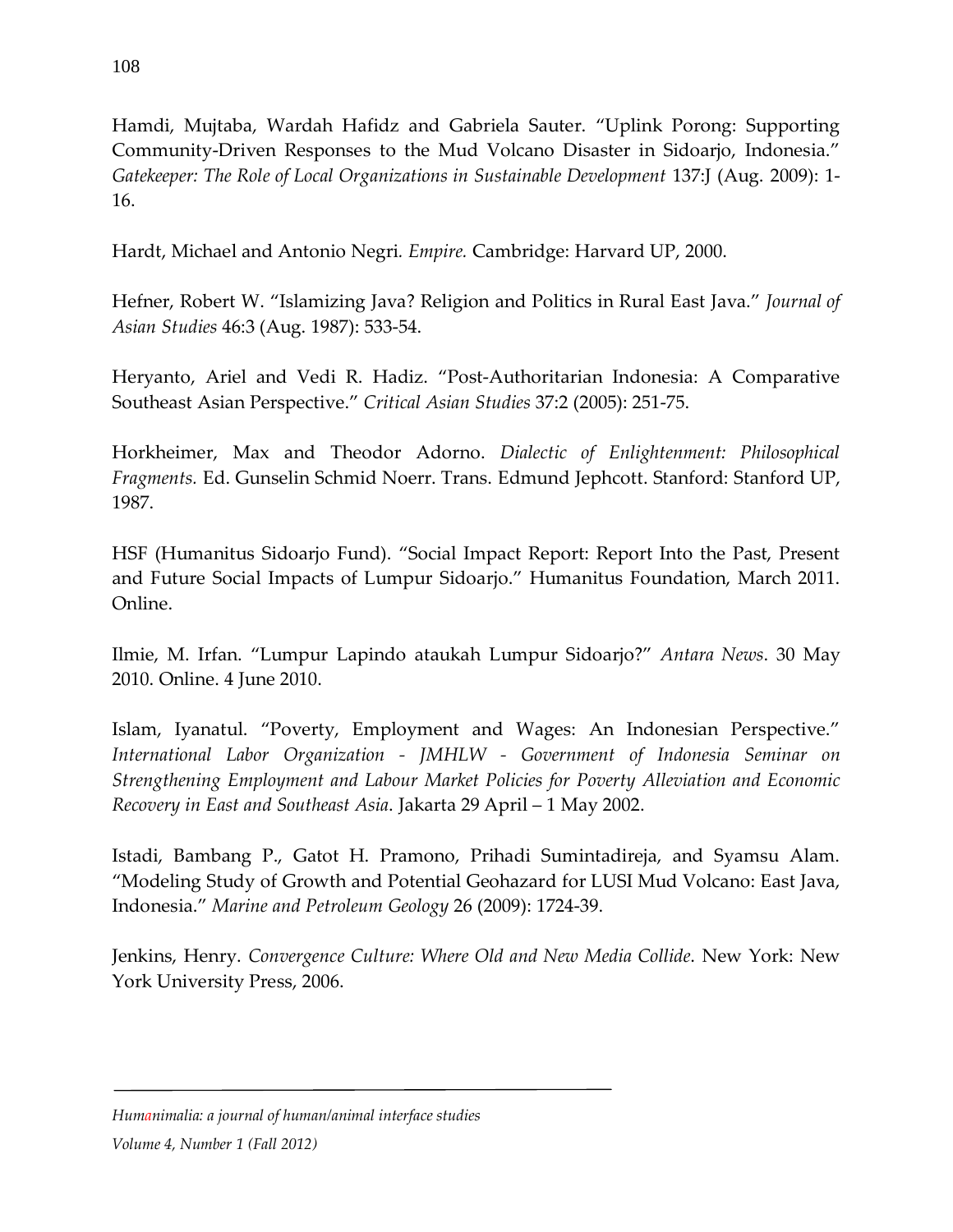Kadurin, Sergey, Igor A. Losev, Lubov Y. Eremina, Maxim Belmesov, and Igor K. Nikolaevich. LUSI Research Report. Report for the Russian Institute of Geological Studies, the Institute of Electro Physics, and OOO RINeftGaz, 2010.

Keenan, Dennis King. *The Question of Sacrifice*. Bloomington, IN: Indiana UP, 2005.

Liang Jamison. "Homophobia on the Rise." *Inside Indonesia* 100 (April-June 2010). Web. 2 Aug 2010.

Luvaas, Brent. "Dislocating Sounds: The Deterritorialization of Indie Pop." *Cultural Anthropology* 24:2 (2009): 246-79.

Mayer, Anna-K. "Reluctant Technocrats: Science Promotion in the Neglect-of-Science Debate of 1916-1918." *History of Science* 43 (2005): 139–59.

Mazzini, A. Nermoen, A. Krotkiewski, M. Podladchikov, Y. Planke, and S. Svensen, H. "Strike-slip Faulting as a Trigger Mechanism for Overpressure Release Through Piercement Structures. Implications for the Lusi Mud Volcano, Indonesia." *Marine and Petroleum Geology* 26 (2009): 1751-65.

Morton, Timothy. *Ecology Without Nature: Rethinking Environmental Aesthetics*. Cambridge, MA: Harvard UP, 2007.

Muradi "Human Security Perspective in Social Effect Management of Mud Volcano Disaster in Sidoarjo." Presentation at Open Forum: *The East Java Mudflow: Learning From an Un-natural Disaster* (Flinders, Australia: Flinders Asia Center & Flinders Institute Asia Pacific, 2007).

Mydans, Seth. "Spirits Are Angry. Bad Time to Bomb Their Volcano." *New York Times*. 28 March 2007. Online. 13 Sep. 2007.

"Mystics Can't Stop Mud." *New Zealand News*. 16 Oct. 2006. Online. 24 Apr. 2008.

Norris, Andrew. "Introduction: Giorgio Agamben and the Politics of the Living Dead." *Politics, Metaphysics, and Death: Essays on Giorgio Agamben's Homo Sacer*. Ed. Andrew Norris. Durham: Duke UP, 2005: 1-30.

*Phillip Drake — The Goat That Couldn't Stop the Mud Volcano*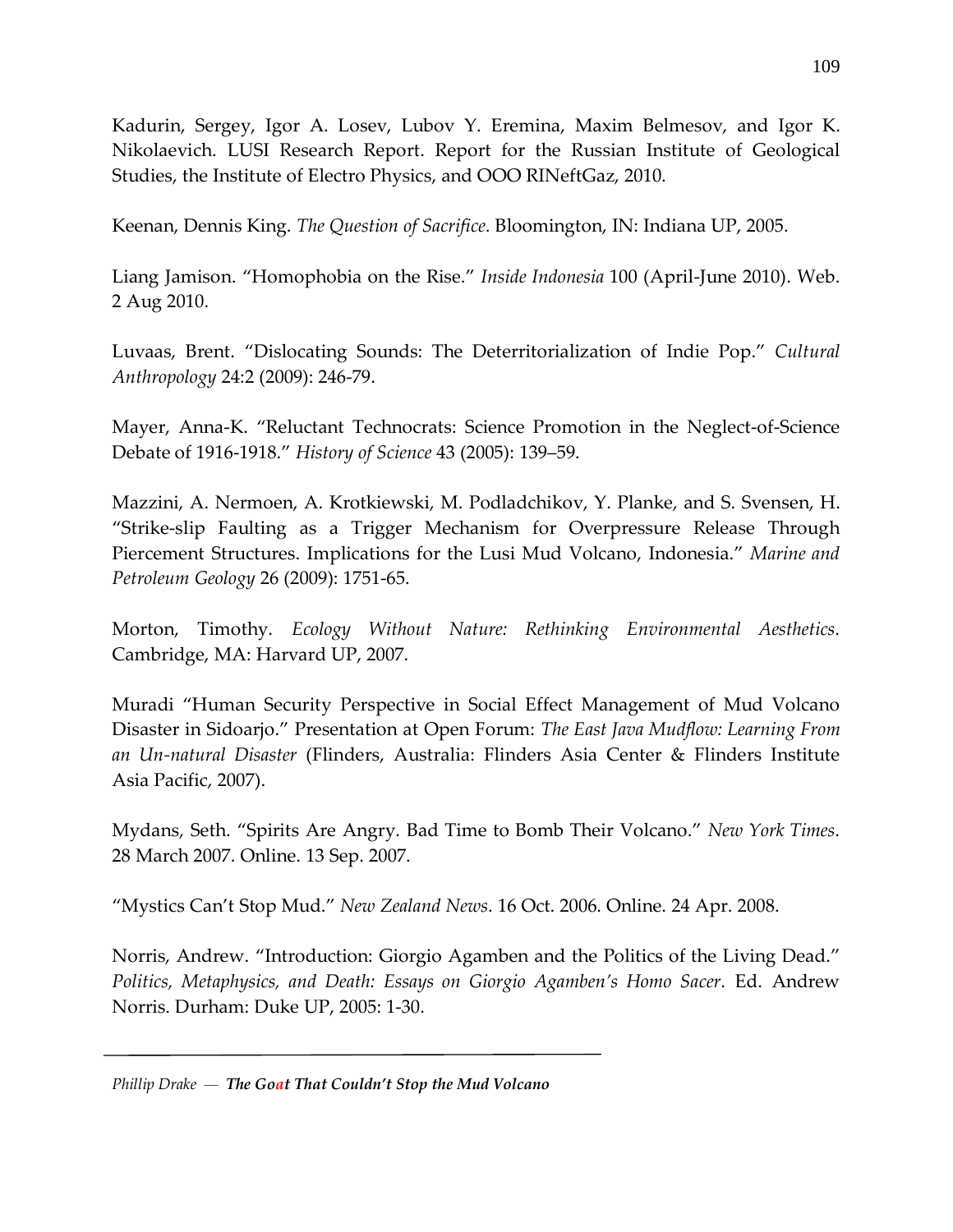Novenanto, Anton. "'The Lapindo Case' by the Mainstream Media." *Indonesian Journal of Social Sciences* 1:3 (2009): 125-38.

Oksala, Johanna. "Violence and the Biopolitics of Modernity." *Foucault Studies* 10 (November 2010): 23-43.

Orolo, Dedi. "Status Tak Jelas." *Warta Jenggala Online*. 14 Oct. 2010. Web. 14 Oct. 2010. Rumiati, Agnes Tuti and Desi Cahyaningtyas. "Analisis Kondisi Dampak Sosial Akibat Luapan Lumpur Sidoarjo." *Seminar Nasional 4 Tahun Lumpur Sidoarjo: Pengelolaan Lumpur Sidoarjo dalam Perspektif Teknik dan Ilmu Kebumian*. Surabaya, Indonesia: 30 Nov. 2010. Online.

Schiller, Jim, Anton Lucas, and Priyambudi Sulistiyanto. "Learning From the East Java Mudflow: Disaster Politics in Indonesia." *Indonesia* 85 (Apr. 2008): 51-77.

Shukin, Nicole. *Animal Capital: Rendering Life in Biopolitical Times*. Minneapolis: University of Minnesota Press, 2009.

Singer, Peter. "All Animals Are Equal." *Animal Rights and Human Obligations*. Eds. Tom Regan and Peter Singer. Upper Saddle River: Prentice-Hall, 1989: 148-162.

Soedjono, Eddy. "Penyediaan Air Minum di Sekitar Kawasan Bencana Lumpur Sidoarjo." *Seminar Nasional 4 Tahun Lumpur Sidoarjo: Pengelolaan Lumpur Sidoarjo dalam Perspektif Teknik dan Ilmu Kebumian*. Surabaya, Indonesia: 30 Nov. 2010.

Suparno. "Tanggul Lumpur Lapindo Jebol, Satu Eksavator Tenggelam." *Detik Surabaya*. 28 April 2011. Online. 28 April 2011.

Utomo, Paring Waluyo. "Menggapai Mimpi yang Terus Tertunda: Menelusuri Proses 'Ganti Rugi' Terhadap Korban Lumpur Lapindo." *Disastrum* 1:1 (2009), 27-45.

Wiguna, P. A., Wahudi, C. and Widodo, A. *Penanggulangan Semburan Lumpur Sidoarjo*. Surabaya, Indonesia: PSKB, LPPM, ITS, 2009.

Wolfe, Cary. *Animal Rites: American Culture, the Discourse of Species, and Posthumanist Theory.* Chicago: U of Chicago P, 2003.

*Humanimalia: a journal of human/animal interface studies*

*Volume 4, Number 1 (Fall 2012)*